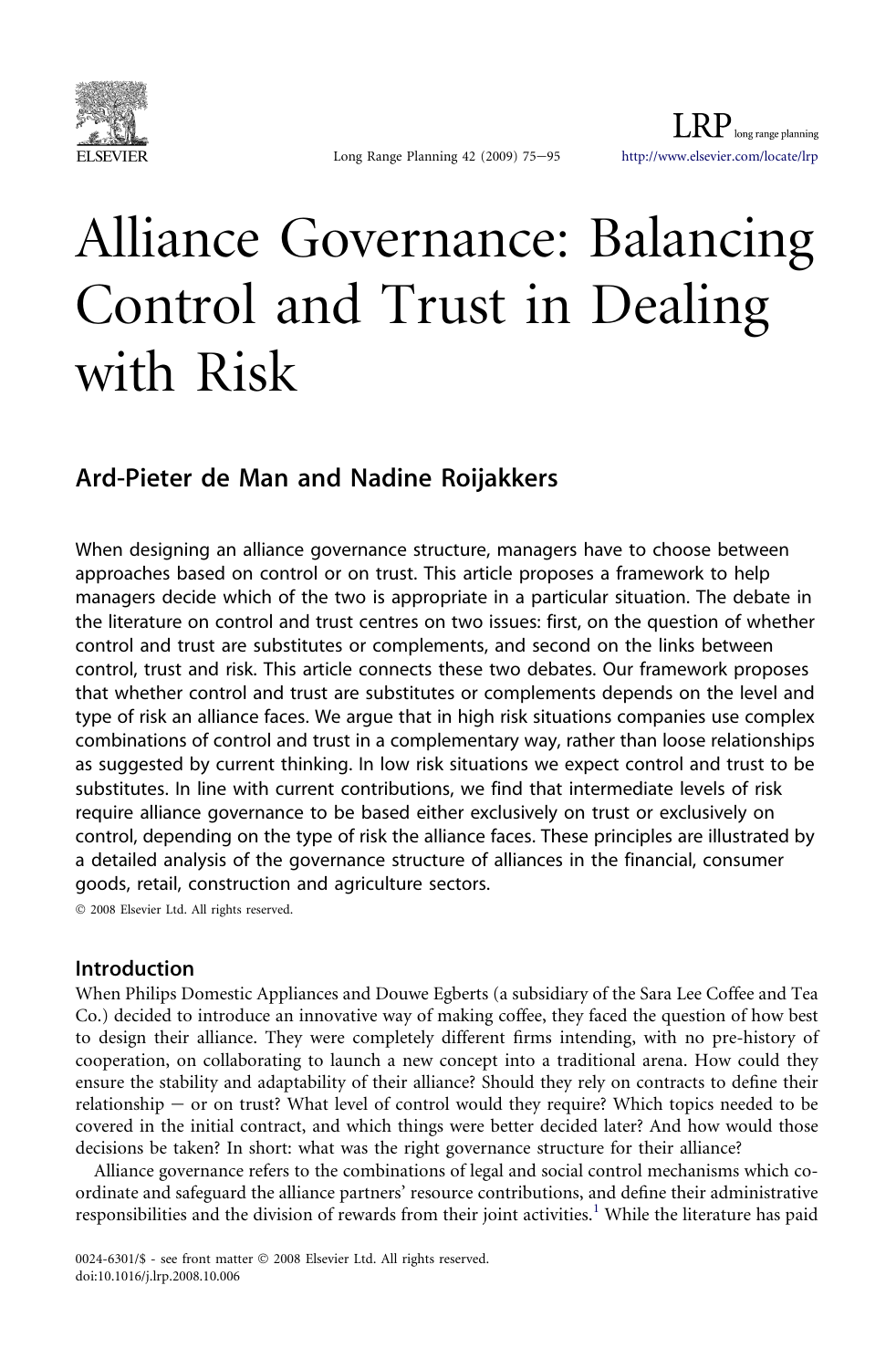only occasional attention to alliance governance in recent years, $<sup>2</sup>$  $<sup>2</sup>$  $<sup>2</sup>$  and LRP has devoted previous</sup> attention to an earlier phase in the alliance lifecycle - partner selection - and to the later phases of management and change of alliances, $3$  this article discusses the phase of designing the alliance governance structure.

Two general views on governance are found in the literature - the control view and the trust  $view -$  which can be summarized by the debate conducted between Williamson and Ghoshal and Moran in their sequential papers.<sup>[4](#page-19-0)</sup> The ideal balance of trust and control has been the subject of much research: some authors argue these approaches are complementary, others that they are substitutes. In parallel to this debate, other authors (of whom Das and Teng are typical) have developed theories about the optimal balance between control and trust in alliances depending on the level of risk these relationships face.<sup>[5](#page-19-0)</sup> How are managers to draw lessons from these different points of view?

this article integrates the debate between the complement and substitute views about control and trust with current understanding of risk in alliances.

This article aims to help resolve the debate between the 'complement' and 'substitute' views by integrating it with current understanding of control, trust and risk in alliances. Our detailed case analysis of alliance governance confirms that levels of control and trust in an alliance depend on the levels of the risks it faces. Das and Teng note that two elements of risk are particularly important: relational risk (that partners will deceive each other) and performance risk (that the alliance will not deliver the expected business results). We propose that a high relational risk and a low performance risk require strict alliance control, and that in the reverse situation the alliance will fare better under trust based governance. When both elements of risk are high, control and trust are complementary: when both are low, they are substitutes.

For practitioners our article highlights key governance elements that need to be addressed when designing an alliance, and points to which circumstances indicate the use of either a control- or a trust-based approach: the five distinct governance models illustrated in our case descriptions serve as frames of reference. Academics will be interested in the article's contribution to the debate between the complementary or substitional nature of control and trust. Our argument  $-$  that they are complementary in high risk situations  $-$  diverges from current thinking (which indicates loose relationships in such circumstances): this finding may open some new avenues for research.

In the following section control and trust are discussed and applied to alliance governance. The complement/substitute debate is then briefly summarized, and on the basis of current understanding of control, trust and risk, we present a theoretical framework to resolve this debate. Five case studies illustrate the framework, and theoretical and managerial implications are defined in the final section.

#### Control, trust, and risk

The theoretical foundation for the control view on alliance governance derives from transaction cost economics, and a key element concerns controlling partner opportunism.<sup>[6](#page-19-0)</sup> In the transaction cost tradition, relationships between companies are understood in a context where opportunism and bounded rationality characterise firms' participation in transactions. When it comes to alliances, researchers subscribing to the control view consider the relational risk in alliances to be high because self-interested alliance partners are expected to behave opportunistically in an effort to maximize results for their firm, rather than outcomes for the alliance. Although this risk may differ depending on circumstances, self-interested and opportunistic behaviour of alliance partners are likely to be found in all alliance relationships. Therefore it has to be balanced by a formal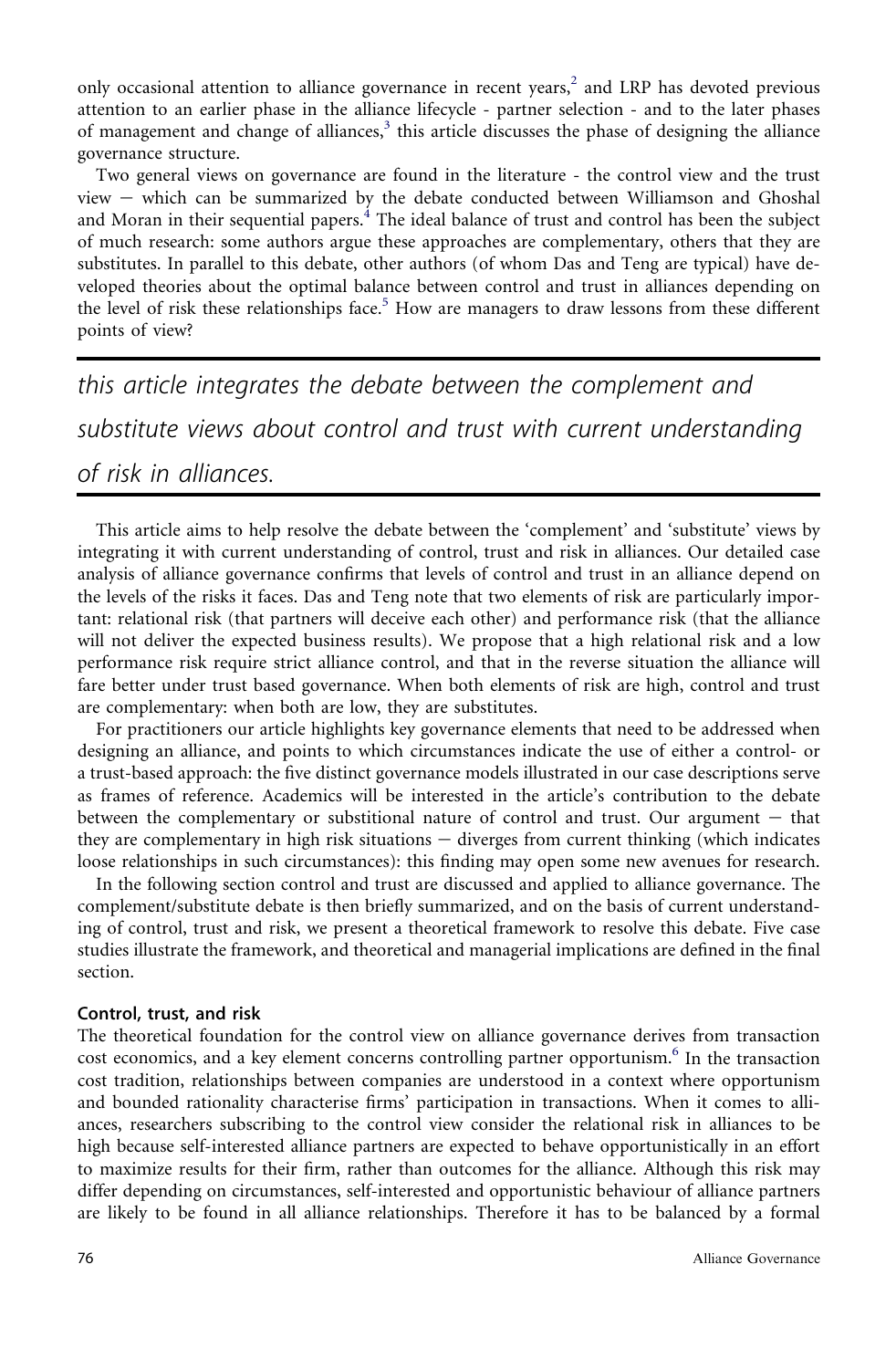governance model that will prevent partners from abusing the alliance by taking advantage of opportunist possibilities. Such control based governance models are based on adequate legal and ownership safeguards, such as detailed contracts, equity investments, and strict rules agreed between the partners.

The trust view sees trust between alliance partners as an important element in understanding the nature of inter-firm alliances, $^7$  $^7$  and therefore sees creating and building trust as the core challenge in alliances,<sup>8</sup> emphasizing the role of informal elements in alliance governance. Recent work by Bierly and Gallagher in LRP has gone into detail about the antecedents to trust, and it is not our intention here to research this area further. Behind the trust approach lies the idea that when partners are intrinsically motivated to make an alliance successful there will be less need for formal controls to prevent opportunistic behaviour, as partners will automatically act in the interest of the alliance. In contrast to the control approach, partners' shared vision and mutual trust are the 'glue' that keeps alliances together. Their shared goals for the alliance stimulate information sharing between partners, enabling them to adapt to each other in self-organized alliances.<sup>[9](#page-19-0)</sup> The trust view expects governance to be informal and at arm's length, and some commentators (such as Ghoshal and Moran) even hold that emphasizing control elements may lead to distrust. For example, asking for contractual guarantees may undermine the relationship by sending a signal that a company distrusts a partner: there is some empirical evidence to corroborate this view.<sup>[10](#page-19-0)</sup>

A debate has emerged about the question as to whether control and trust are substitutes or complements. Some argue that they are complements, and that using both mechanisms allows companies to be able to manage complex alliance relationships better. In this view control based mechanisms - contracts, penalties and mutual hostage taking - enhance trust within the alliance by providing a level of certainty about the partner's behaviour and hence acting as a basis for closer collaboration: evidence for this view has been found in dynamic markets.<sup>[11](#page-19-0)</sup> In contrast to this view, others have argued that control and trust can be seen as substitutes, and that trust often supplants formal controls. In that case, both control and trust are equally valuable governance mechanisms, and there is no 'a priori' preference for one or the other.<sup>[12](#page-19-0)</sup>

A related debate looks at the relationship between risk and control and trust. Authors in this tradition, such as Das and Teng, distinguish between relational risk and performance risk. Relational risk is the perceived threat that a firm will behave opportunistically and consciously harm its partner's interests. Performance risk is the perceived chance that factors such as market uncertainty, competition and governmental regulation may have negative effects on alliance results. These contributions predict that when both forms of risk are high companies will avoid bilateral contract based alliances, and enter into unilateral contract based alliances such as client-supplier relationships instead. When both risks are low, companies can opt for joint ventures, an alliance structure which has many advantages, but which does not cope well with high forms of risk. Low performance risk and high relational risk require minority equity alliances, while bilateral contract-based alliances are indicated when these forms of risk are reversed.

Unfortunately our current understanding of control, trust and risk fails to take into account the substitute/complement debate. To integrate the two debates we must pay attention to two specific elements of the current view on control, trust and risk. First the typical operationalisation of alliance governance in terms of four contractual forms (unilateral contract based alliances; joint ventures; minority equity alliances and bilateral contract based alliances) is far removed from the broader concepts of control and trust put forward by Williamson and Ghoshal and Moran. Although control and trust have often been conceptualised in terms of the mode of contract employed, this appears to be inadequate to capture the essence of their operation in an alliance governance structure, and more fine-grained analysis has led to better balanced insights into the conditions under which they play a role, including looking at different ways in which control and trust may exist (or co-exist) in practice.<sup>[13](#page-19-0)</sup>

Second, this problem becomes particularly acute where both relational and performance risks are high. Current contributions predict the use of simple subcontracting relationships in these circumstances, but (apart from the question of whether these can really be classified as alliances)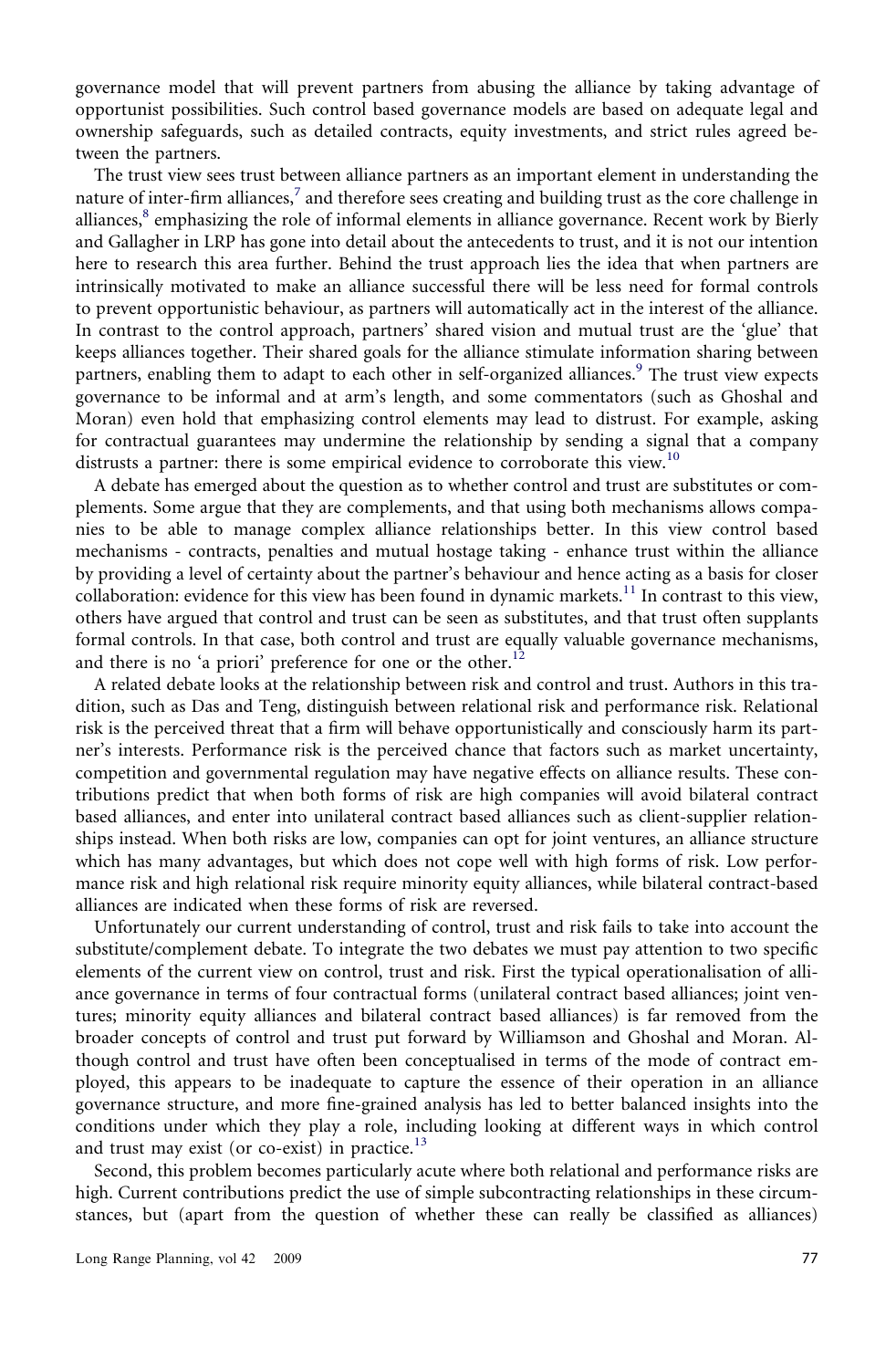<span id="page-3-0"></span>partnerships that may seem to be unilateral contract based alliances may, in reality, exhibit governance based on a complex mix of trust and control. For example, the Bayer-Millennium alliance appears contractually to be a sourcing relationship in which Millennium performs certain research for Bayer. However, the governance structure for the relationship is very elaborate, and shows a mix of the two elements.<sup>[14](#page-19-0)</sup> Practice shows other examples where the contractual form of high risk alliances is bilateral rather than unilateral: despite facing high risks in both categories, the KLM-Northwest relationship is a marriage of equals.

in practice, bilateral alliances occur regularly in high risk situations ...spreading high performance risks across partners more than offsets [high] relational risks.

Many authors assume that in high risk situations bilateral alliances should be avoided, but in practice they occur regularly. It could even be argued that, in those situations, the need for such alliances is greatest, because spreading the performance risk across partners will be more than enough to offset any increase in relational risk. This agrees with other findings that long term al-liances actually work better in turbulent environments.<sup>[15](#page-20-0)</sup> Of course the governance of such alliances is complex: it is in this situation that trust and control may act as complements. Elements of control need to be built into the alliance to cope with relational risk, but trust building elements are also needed to deal with performance risk. Unexpected things may happen, and a company needs to trust that its partner will not behave opportunistically if conditions change. Control elements are not very useful in volatile business environments, because it is impossible to adequately define all possible future events. The more volatile the environment, the more difficult it will be to use a control approach and the more trust-based mechanisms will need to be part of a governance structure,<sup>[16](#page-20-0)</sup> giving confidence that alliance partners will respond to environmental changes in similar ways. We can therefore expect control to be a more valid option in a stable environment with low performance risk, whereas trust is required in a turbulent environment with high performance risk.

The framework in Figure 1 integrates this reasoning with current thinking about control, trust and risk. In the high/high risk quadrant we find that trust and control mechanisms must be combined in a complex governance structure. When performance risk is low and relational risk is high, control is necessary to meet the relational risk. Control is more likely to be achievable too, because with low performance risk, agreeing on how to deal with possible future events is more feasible. In the opposite situation (low relational risk and high business risk) a trust model is made possible by the former, and made necessary because the latter makes control less effective. (Our predictions for these two quadrants echo those of others). In the low/low quadrant we expect

| <b>RISK</b><br>RELATION, | Low  | Low                                                                                                                                                 | partner's behaviour is predictable).<br>High                                                                                                                                   |
|--------------------------|------|-----------------------------------------------------------------------------------------------------------------------------------------------------|--------------------------------------------------------------------------------------------------------------------------------------------------------------------------------|
|                          |      | Cases: Talentgroup Plantform<br><b>Trust or Control as Substitutes.</b><br>Either or both can be applied in an<br>undemanding business environment. | Case: Futurestore<br>Trust<br>needed to cope with an unpredictable<br>environment (and is also possible when                                                                   |
|                          | High | Case: Keerpunt<br>Control<br>needed to cope with uncertainty about<br>partner's intentions (but also makes<br>sense in a stable environment).       | Case: Senso<br><b>Trust and Control as Complements</b><br>Both need to be applied simultaneously<br>to deal with a demanding environment<br>and uncertainty regarding partner. |

Figure 1. Control and Trust in alliances facing different risks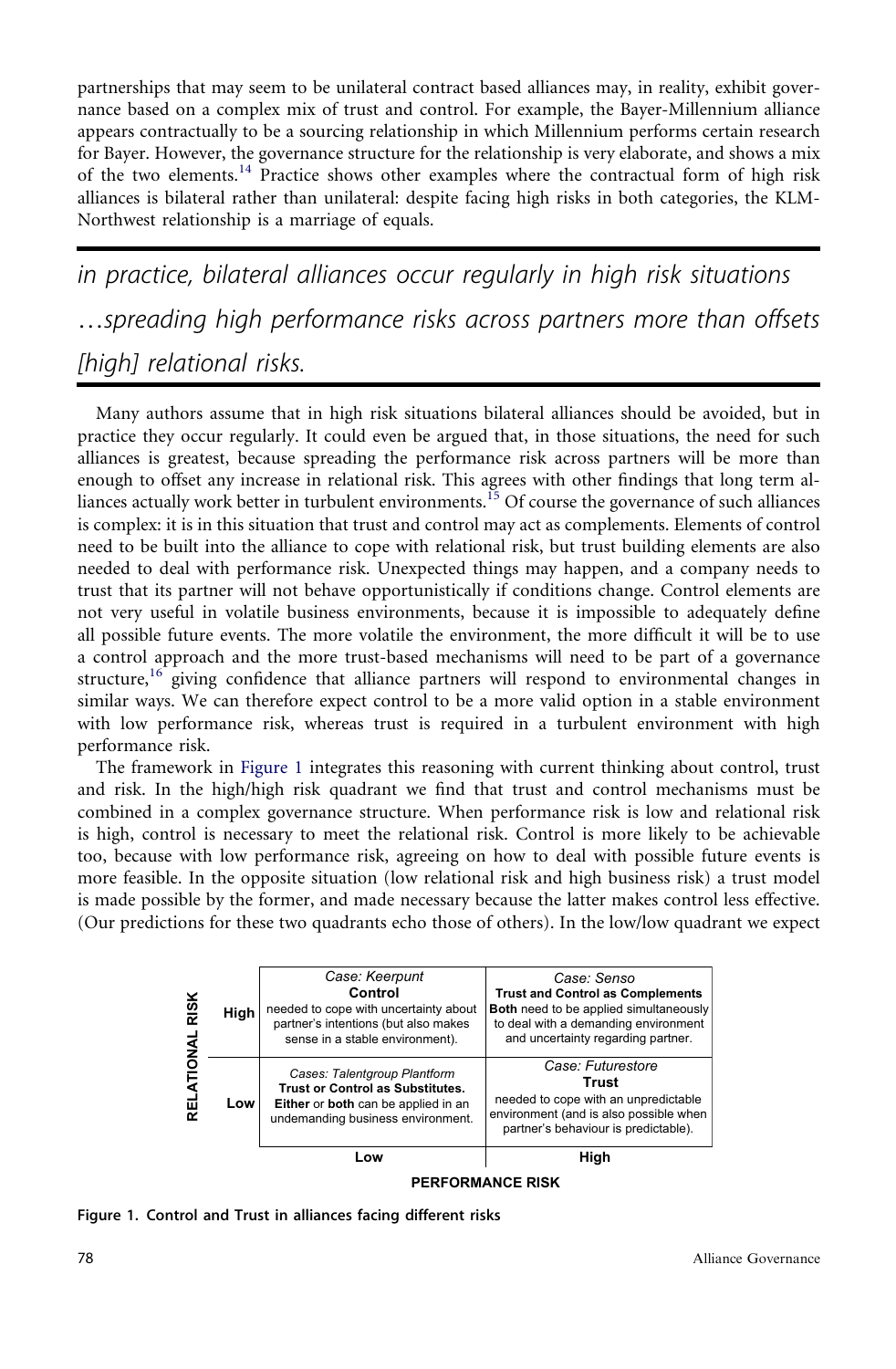to find that control and trust can be substitutes. Low relational risk makes it possible to use trust, while low performance risk makes it possible to use control. Investing in both seems unnecessary and costly, and companies have the choice to opt for trust and forego control - counting on the fact that performance risk is limited - or opting for control, expecting that they will be able to solve relational issues as and when they occur.

While this framework helps shed light on the complement/substitute debate, it also points to the fact that this debate is too narrow: pure control and pure trust are also governance options that are both feasible, and may well preferable in some cases. The framework builds on existing work, but predicts a different governance structure in the high/high quadrant where, rather than simple relationships, we expect complex relationships to cope with high risk situations. The framework will be illustrated with a number of case studies, for which the concepts of control and trust need to be operationalised.

the complement/substitute debate . is too narrow: pure control and pure trust may well be preferable options in some cases

#### Operationalisation of control and trust

Companies use a variety of mechanisms to develop a governance structure. Among the mechanisms listed in the literature to create tighter control over alliances, equity and extensive contractual safeguards are the most often mentioned. Equity gives an organization a formal say in a partner- or in a joint-venture. It may also create a 'hostage' situation, where opportunistic behaviour by one partner against another also damages the first partner. Extensive *contractual* safeguards may include confidentiality or exclusivity agreements, as well as the right to examine the partner's books. Hence, the control approach to alliance governance tends to involve lengthy contracts. In a trust approach, on the other hand, there is no equity relationship and contracts are short: instead, the alliance is governed by shared vision, shared values, and trust. Another control mechanism is the use of *incentive systems* to motivate managers and personnel to contribute to the alliance. This type of motivation is extrinsic: people are motivated not by themselves or by an inspiring alliance goal, but by financial rewards or punishments. The opposite is intrinsic motivation (or volition), where people are motivated to contribute to the alliance because it enables them to learn and to be involved in something they perceive to be inherently valuable. Boards of management play a role in alliance governance as well: in a control situation, boards will be involved in supervising the alliance more frequently, whereas when trust mechanisms are employed, boards will intervene less often, but act as coaches for alliance managers. Formal operating procedures describing planning, budget cycles, and the division of revenues are used in the control approach to ensure alignment of interests and allow the partners to maintain their grip on the alliance, helping partners have confidence in each others' behaviour. In the trust approach no such formal procedures are defined, but discretion about decision-making is left to the managers in the alliance, with self-organization as the method of daily coordination. This point is reflected in the way partners in an alliance *manage changes*. The control approach uses formal changes to the contract or the alliance board, which may occur regularly. Under trust systems, contractual and board changes will be less frequent, and the emphasis is instead on informal change through mutual adaptation: partners negotiate jointly on the way forward, adapting to each other's needs. Finally the *focus of optimisation* differs in the two approaches. Under the control approach, firms will seek to optimise the results from the alliance for their own organization, and appropriation concerns lead to a focus on ensuring that revenues flow from the alliance to the individual partners. A trust based approach will focus primarily on optimising the alliance, in the expectation that what is good for the alliance will be good for the partners.<sup>17</sup>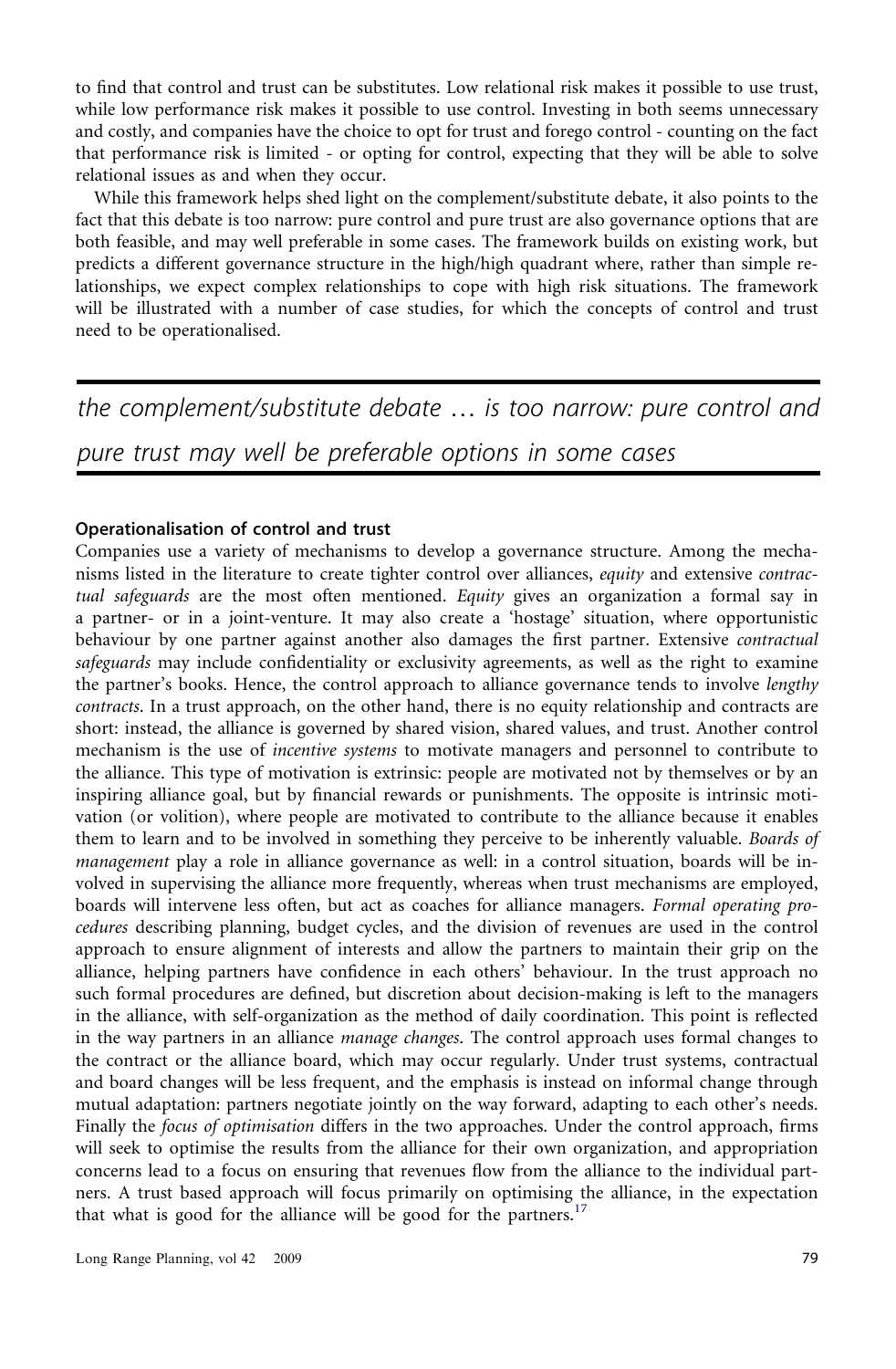By studying these elements (equity, contract length, incentives, board involvement, formalization, change management, and optimisation) in a specific alliance, it is possible to judge whether that alliance has a governance model based on trust, control or on a mix of both. Including an assessment of the relational and performance risks faced in the alliance will make it possible to study the relationship between control, trust and risk.

## Method

Five cases are analysed below with the aim of illustrating our proposed framework and generalizing towards theory. We define a new relationship between variables to explain a certain effect, in this case a specific alliance governance form.[18](#page-20-0) This small sample of cases cannot test whether our framework applies to other (or all) settings: that would require large scale empirical research. However, the literature suggests that our finding in our high risk quadrant case - that in such circumstances control and trust can be complementary - is not an exception, but may be indicative of a range of alliances.<sup>19</sup> Our minimum claim, therefore, is that existing theory should be applied very cautiously, as it certainly does not account for all alliance governance structures adopted in high risk situations.

existing theory does not account for all the alliance governance structures adopted in high risk situations.

The cases also illustrate that our contribution to the complement/substitute debate  $-$  that the choice as to whether control and trust are complements or substitutes will depend on the type of risk the alliance faces - is corroborated by practice, although large-scale research is also needed to confirm whether this holds in other empirical settings. The cases were selected by theoretical sampling based on the levels of risk they face, as in our framework risk predicts the governance form. All cases were successful in achieving their goals, the main differences between them relating to their industry and the number of partners involved. The industry difference was to some extent unavoidable to ensure differences in performance risk between the cases, although further research should test whether industry differences affect governance forms independently of the level of risk they face. The difference in the number of partners per case may lead to some caution in interpreting our findings. Most of the literature has focused on bilateral alliances - multipartner alliances have not been researched in depth. Intriguingly, however, our conclusions on the multipartner cases fit with the existing literature for bilateral alliances. On the other hand the most important instance where our argument departs from existing literature is a bilateral alliance case: in the Senseo case, high risk situations are managed by complementary trust and control mechanisms, suggesting the difference in partner numbers may not be a cause of primary concern. (Further details about our method are found in the Appendix).

#### The Keerpunt case

The intention behind the formation in 2001 of the Keerpunt joint venture between two large Dutch insurance competitors, Nationale-Nederlanden (NN) and Fortis Verzekeringen Nederland, was to offer a more complete service package to their clients by providing reintegration services for sick employees. Employees who fall ill involve considerable costs to employers, who, under Dutch law, must continue to pay full salaries for a substantial period. Thus companies' costs can be minimized if employees can be rapidly reintegrating. For the most part, Keerpunt's clients are small and medium sized companies who have insured against employee illness with NN or Fortis, and who ask them to provide reintegration services. (Dutch law also obliges companies to do everything in their power to reintegrate their sick employees). The joint venture thus addresses a clear need of its partners' clients, as well as contributing to reducing their operating costs. Keerpunt's reintegration services lead to lower insurance claims: the sooner the company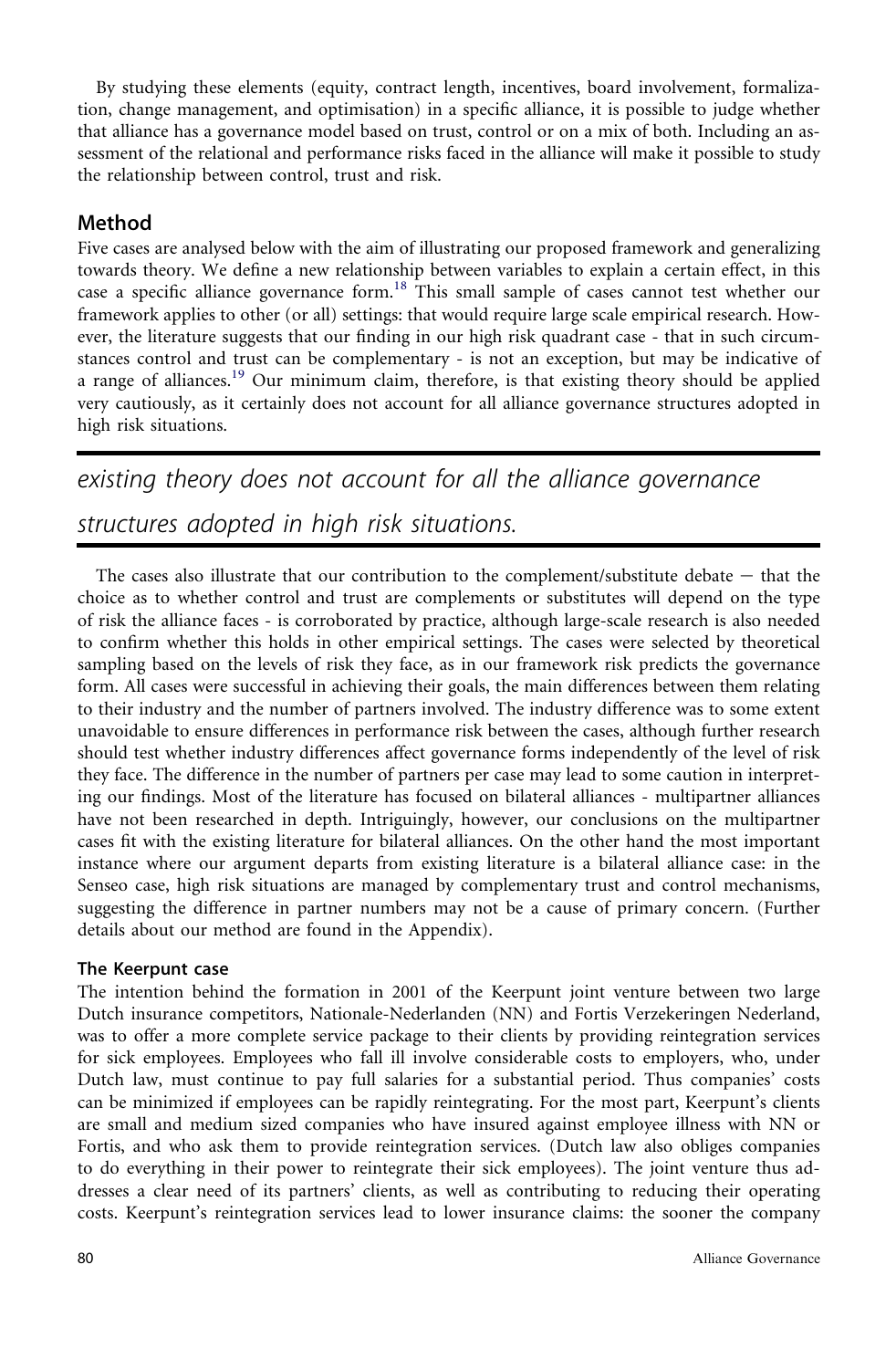can get somebody back at work, the lower the indemnity payments NN or Fortis have to make. Keerpunt is small, but growing rapidly  $-$  by 2006 it had 85 staff.

The Keerpunt venture is not intended to make great profits; its most important goal is to reduce costs for the partner firms involved.

#### Risk assessment

The Keerpunt alliance ranks high on relational risk and low on performance risk. NN and Fortis had not previously cooperated with each other in offering joint services, and in fact had little experience with cooperation in general. The partners are also direct competitors in their particular financial sector, and thus the risk of them behaving in an opportunistic manner is comparatively high. By contrast, the performance risk involved for this alliance is relatively low. Specifically, it was clear from the beginning that Keerpunt's reintegration services fulfilled an existing market need – in effect, government regulations facilitate the venture in achieving its goal. The fact that Keerpunt faces little competition in offering its reintegration services to small and medium sized enterprises also contributes to lower the performance risk, as does the fact that NN and Fortis act as Keerpunt's sales channels, ensuring sales by offering its services to their clients.

#### Governance

The cooperation between NN and Fortis is based on a formal joint venture structure where both partners hold a 50% equity stake in the newly created Keerpunt firm (see Figure 2). Control over the venture's operations is ensured through the shareholder's agreement, an extensive document that stipulates formal issues such as the composition of the Keerpunt Supervisory Board, exit procedures, daily management etc. The Supervisory Board, which consists of three members, one from each of the partners and one independent chairman, controls Keerpunt in a formal manner, meeting three times a year to discuss issues such as strategy, clients and services. The exit clause of the equity agreement dictates that one partner can only sell its shares to an external party with consent of the other. The daily management of the venture is handled by two independent directors.

The directors' managerial performance is evaluated on the basis of formal planning and control systems setting targets with respect to four key performance areas: finance, personnel, client base, and sales to external parties. In addition to the Supervisory Board's formal meetings, the partners have regular informal meetings with Keerpunt to discuss operational control issues. The level of formality in this case is high, with formal planning and control systems, clear targets and



Figure 2. Keerpunt Governance structure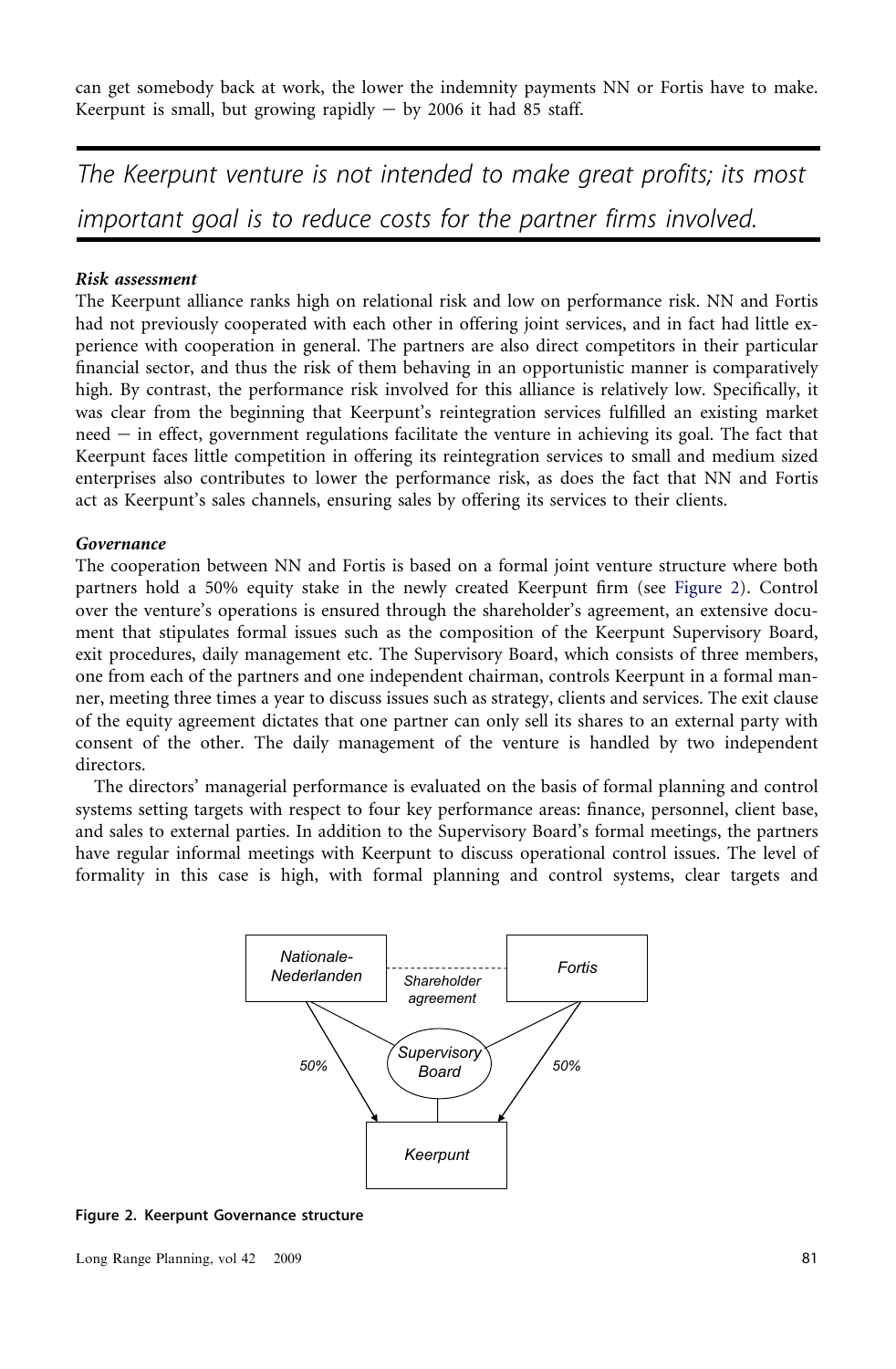#### Table 1. Governance Elements in Keerpunt case

| Governance elements | Example from the case                                                             |  |  |
|---------------------|-----------------------------------------------------------------------------------|--|--|
| Equity/contractual  | Equity: 50/50 joint venture                                                       |  |  |
| Length of contract  | Extensive, stipulates formal procedures such as composition                       |  |  |
|                     | of the Supervisory Board, exit clauses, daily management.                         |  |  |
| Motivation          | Extrinsic, based on formal, measurable performance indicators                     |  |  |
| Role of board       | Supervisory Board directs and controls the JV in a formal manner.                 |  |  |
| Formalization       | High, with formal planning and control systems, clear targets.                    |  |  |
|                     | Informal negotiation on strategy, clients, and services takes place as well.      |  |  |
| Change management   | Formal: changes agreed by the Supervisory Board lead to changes in                |  |  |
|                     | the contractual agreement.                                                        |  |  |
| Optimisation        | Most important goal is to reduce costs for the individual partner firms involved. |  |  |

decision-making. Strategic change has to be agreed in the Supervisory Board, and any changes agreed there  $-$  the level of revenue generated from other insurers is an important issue that is discussed - lead to changes in the contractual agreement. NN and Fortis not only have a controlling interest in Keerpunt, they are also its most important customers, generating over 90% of its sales. The venture is not intended to make great profits; its most important goal is to reduce costs for the partner firms involved. The governance structure of Keerpunt is summarized in Table 1.

#### The Senseo case

Before the Senseo coffeemaker was introduced in the Netherlands in 2001, its inventors, Philips Domestic Appliances (DAP) and Sara Lee/DE, had met informally on several occasions. Both parties needed to come up with new products to target their mature coffee and coffee-machine markets. Serious negotiations between the companies started in 1998. In a joint effort the partners developed an innovative concept of making coffee. The introduction of a brand new coffeemaker in combination with coffee 'pods' containing fixed quantities of various flavours of coffee, sealed to ensure high and consistent quality, was targeted at making coffee-drinking part of consumers' daily routines. The Senseo coffeemaker was launched at a relatively low price to ensure first-mover advantages: by 2005 worldwide sales had reached ten million.

the Senseo alliance ranked high on both types of risks. The partners had no experience of how [each other] was likely to behave ..the alliance targeted joint innovation in an increasingly dynamic. market

#### Risk assessment

At the start of this cooperative relationship, the Senseo alliance ranked high on both types of risks. The partners had not previously cooperated with each other, so could not draw from built-up experience of how their partner was likely to behave. They also had entirely different industrial backgrounds, which added to the level of relational risk, as neither company understood much about the common modes of behaviour in the other's industry. The performance risk was high as well, as the alliance was targeted at joint innovation and new market creation, so there was a high chance of failure. Various other coffee machines were being introduced in the market, and with coffee chains like Starbuck's rejuvenated the industry, the coffee market was becoming increasingly dynamic.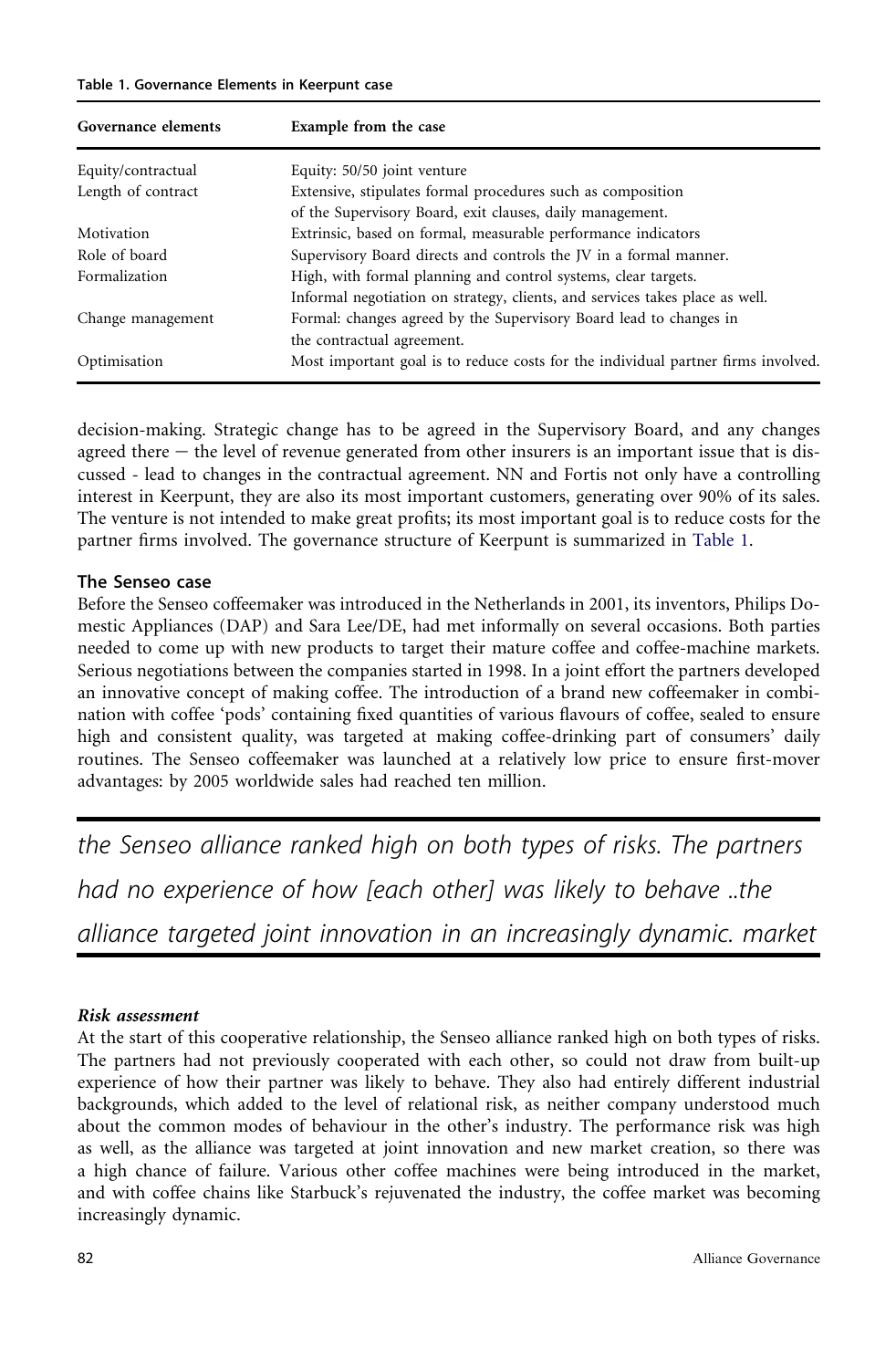#### Governance

The cooperation between Philips and Sara Lee is based on a formal contract. The lengthy, detailed contract stipulates the roles played by each partner as well as the division of revenues from the alliance. Philips receives a percentage of the sale of coffee pods by Sara Lee to compensate for the low price of the coffee machine. The contract is specifically drawn up for the portioned coffee market, the alliance's particular business arena. The motivation of those involved in the alliance was mainly intrinsic, rooted in the excitement of being involved in something new. The governance model underlying the Senseo alliance's daily operations is the 'multiple points of contact' model, with formal alliance contacts appointed at all hierarchical layers in both organizations (Figure 3 depicts the governance structure).

At the top of this formal decision structure is the International Steering Committee (ISC), consisting of three managers from each partner, which is responsible for approving the Senseo business plan and the product roadmap. As well as being in charge of Senseo's long-term development, this committee also has a controlling function, providing leadership to committees at lower hierarchical layers. Despite its important role with respect to formally approving budgets and business plans, the ISC's general involvement is arm's length, with most decision-making taking place at lower levels of the hierarchy. Below this layer, the National Steering Committees, consisting of employees from the Philips' National Sales Organizations (NSOs) and Sara Lee's national Operating Companies (OP-COs), are responsible for country-level sales. A third hierarchical layer is the joint sales teams consisting of sales representatives of both partners who visit retailers jointly. In addition, the Marketing and Equity Meeting is in charge of all issues related to the marketing of Senseo coffee makers and pods, including the creation and development of brand equity. Although Philips decides which models of the Senseo coffee maker it brings to market and Sara Lee determines which blend of coffee it introduces to the market, both partners coordinate their product development efforts at the Product Innovation Meeting (PIMM). This decision and communication structure also provides for conflict resolution through formal escalation procedures, which state when and how an issue should be moved to the next hierarchical level.

The hierarchy of communication and decision-making structures in this 'multiple points of contact' model results in a relatively high level of formalization, but, despite this, much is negotiated on a case-by-case basis. Although no formal adaptations to the original contract were made during the study period, both partners have had to informally adjust their working procedures to accommodate each other's needs. In particular, several cultural background and business procedure differences had to be bridged. For instance, Philips and Sara Lee's planning and control cycles do not run parallel, with Philips' fiscal year ending on 31 December and Sara Lee's on 30 June, which has resulted in a number of informal adaptations to budgeting and business plan reviews. As Philips



Figure 3. Senseo alliance Governance structure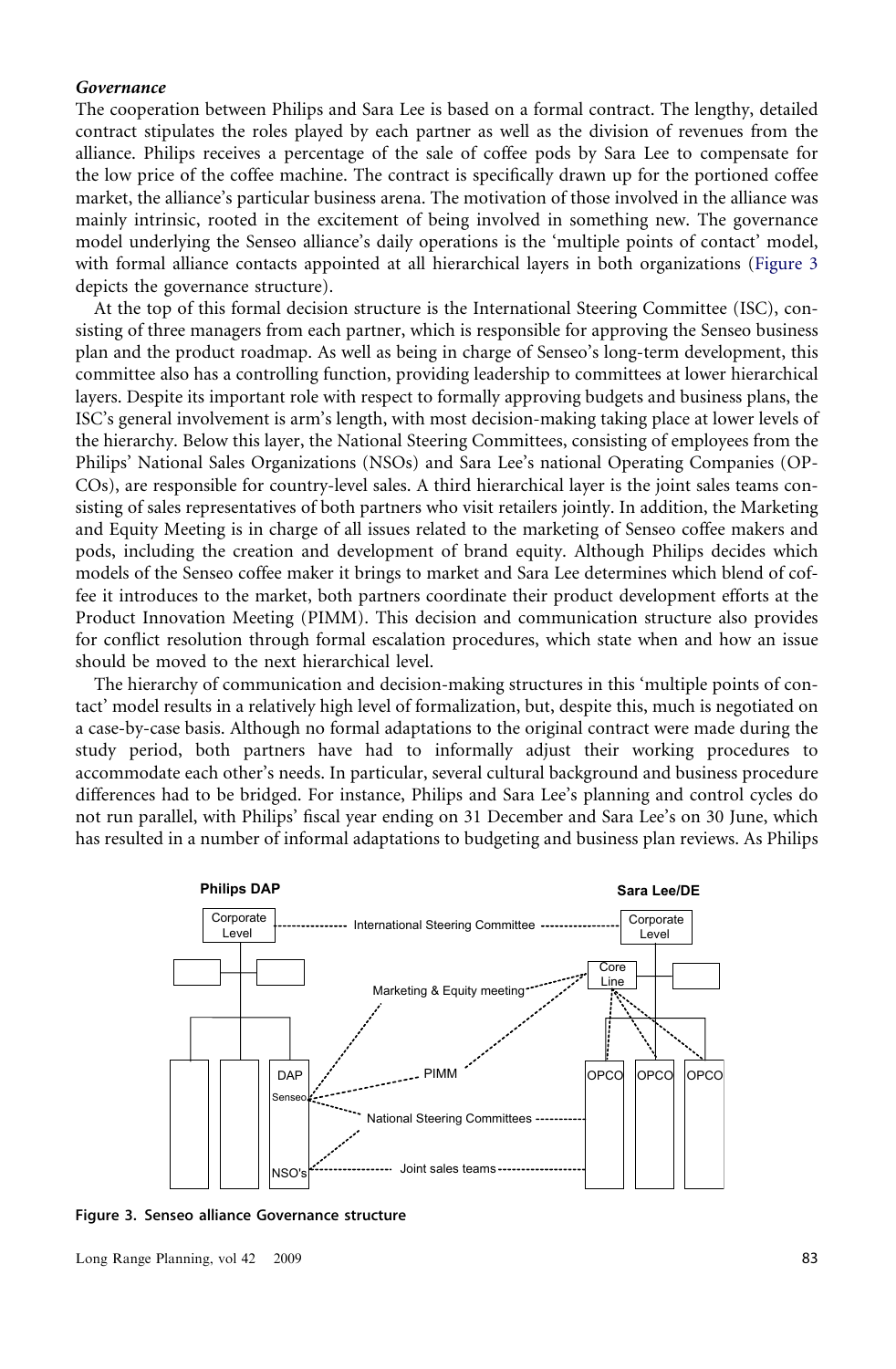| Governance elements | Example from the case                                                      |  |  |  |
|---------------------|----------------------------------------------------------------------------|--|--|--|
| Equity/contractual  | Contract                                                                   |  |  |  |
| Length of contract  | Long. Detailed contract stipulating the role played by each partner and    |  |  |  |
|                     | the exact value appropriation                                              |  |  |  |
| Motivation          | Mainly intrinsic                                                           |  |  |  |
| Role of board       | Arm's length, but International Steering Committee formally approves       |  |  |  |
|                     | budgets and business plans. Most decision-making is at lower levels.       |  |  |  |
| Formalization       | Medium to high. Hierarchy of communication and decision-making structures, |  |  |  |
|                     | but much is negotiated on a case-by-case basis.                            |  |  |  |
| Change management   | Informal. No contractual changes, mutual adaptation by verbal agreement.   |  |  |  |
| Optimisation        | Alliance is optimised. Profit sharing arrangement provides incentive       |  |  |  |
|                     | to optimise alliance.                                                      |  |  |  |

is a major player in the market for consumer durables, it has developed long-term views on product development, and its planning cycles are thus based on long time frames. In contrast, Sara Lee operates in a market where consumer tastes can vary very quickly, and its product development cycles are focused on fulfilling short-term customer needs. This difference in focus has required a high level of mutual understanding and adaptation within the alliance. Such company differences were addressed in a cultural session between groups of Philips and Sara Lee employees, which led to higher levels of understanding of behavioural differences. The partners' formal profit sharing agreement provides incentives to both sides to optimise the alliance as a whole, automatically benefiting the individual partners. Senseo's governance structure is summarized in Table 2.

#### The future store initiative case

METRO, the third largest supermarket chain in the world, aims to distinguish itself from competitors by being at the forefront of technology. One of the most eye-catching ways it chose to implement that strategy was to build a 'store of the future', full of the latest technologies, including RFID (Radio Frequency Identification Tags), automatic weighing scales, automatic check out, information pillars, automated personal shopping assistants, etc.. Realizing it lacked the technological knowledge and experience to be able to create the future store by itself, METRO set up an alliance - the Future Store Initiative  $(FSI)$  - and invited technology firms such as Intel, Cisco and SAP to contribute to developing this ambitious project. Over fifty partners joined, and each was asked to make a financial contribution to the alliance and contribute staff and resources as they though necessary, remaining responsible for their own expenses and investments. The benefits for the partners would be in learning about the effect of new technologies in a real life situation (as METRO intended to implement the technologies in an existing supermarket) and in setting retail standards that would open up new markets. Metro promised the initiative would be given extensive publicity, a field in which their reputation is outstanding.

[given the very tight deadline] inviting supermodel Claudia Schiffer to open the METRO store ran the risk of an enormous publicity failure

#### Risk assessment

METRO invited partners it already knew to participate in this initiative, many of them existing METRO suppliers with whom they had developed numerous interpersonal relationships. For technologies in areas where they had no prior relationships, METRO asked existing partners whether they had partners who would be interesting in the Future Store, thus bringing 'friends of friends'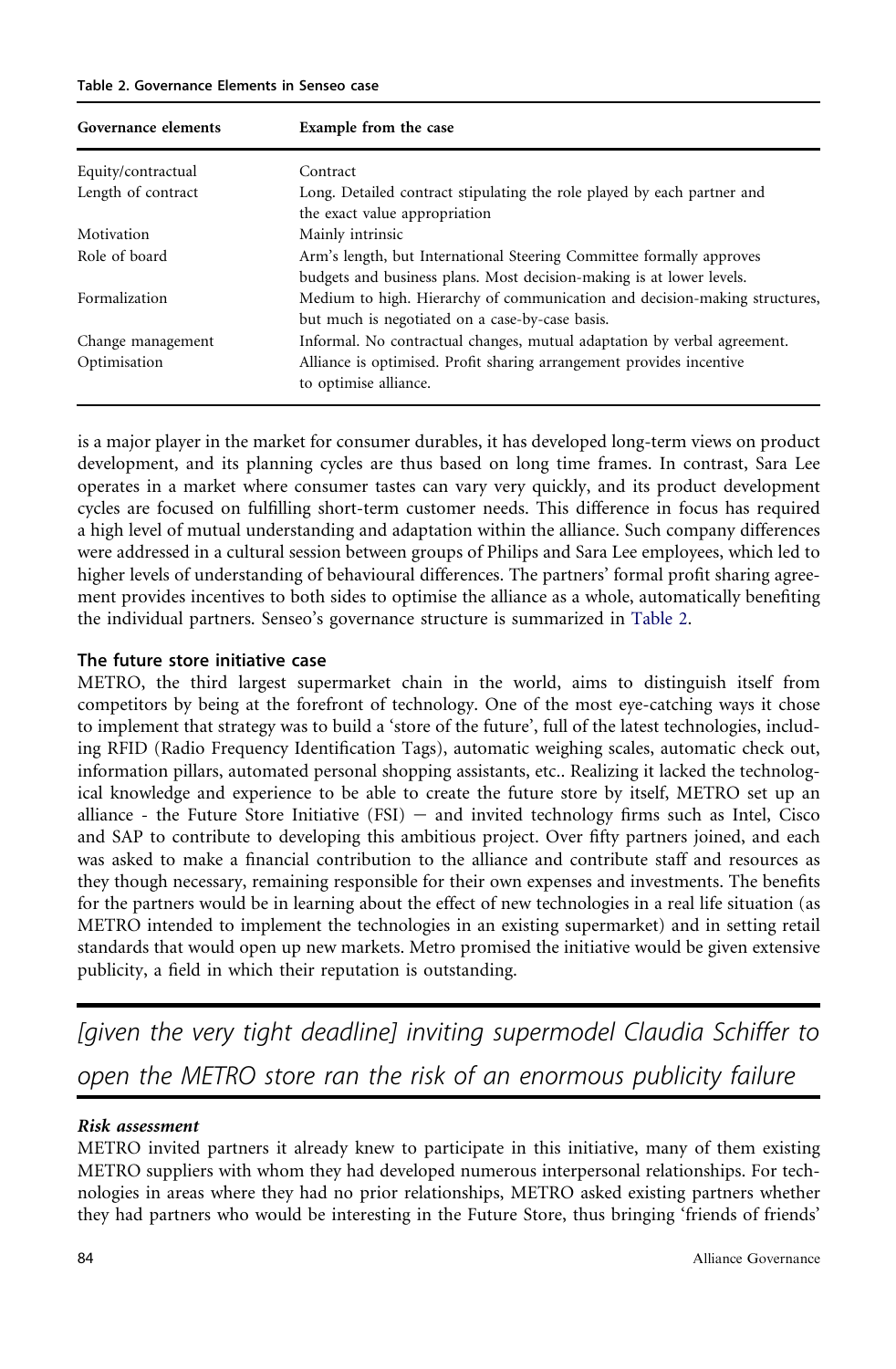on board. This tactic limited relational risk  $-$  but performance risk was still high. First, as with all innovations, the risk of failure loomed large, while the level of complexity was quite high, as FSI aimed at introducing a whole variety of innovations into the retail business. Second, METRO ensured enormous publicity by inviting supermodel Claudia Schiffer to open the store: combined with a very tight deadline, the risk of an enormous publicity failure was not imaginary.

#### Governance

The Memorandum of Understanding between the partners that underlies the FSI is only a handful of pages long and covers few specific issues. No end date is set. The Memorandum sets out the vision of the collaboration and the resource commitments that need to be made. It includes a non disclosure agreement stipulating that the collaboration is nonexclusive, and that all proprietary knowledge companies bring into the alliance remains their property: all knowledge developed in the alliance, however is free for all partners to use.

METRO counted on a number of aspects to ensure that the FSI would progress. The first was the fun aspect: the vision of creating 'the store of the future' created enthusiasm among people work-ing on the project, which ensured coordination - so all noses were in the same direction.<sup>[20](#page-20-0)</sup> Second, the time pressure and the risk of high profile failure made partners mutually dependent on each other, as failure of the store to open on time would harm the reputations of them all. These two elements created a 'macroculture' or 'network identity': working for the Future Store alliance felt like belonging to a club.<sup>[21](#page-20-0)</sup> The FSI was governed by simple rules, and a structure depicted in Figure 4. METRO Group and its three top 'Platinum' partners meet regularly in the Executive Committee, which has powers to admit new partners and end relationships. The Executive Committee verbally agrees changes to the FSI, and the making of specific investments, on the basis of consensus with all the partners, and approves cash outlays from the Initiative's fund made up of partners' cash contributions. All partners are invited to the Marketing Committee's two or three annual meetings, where progress is reviewed and the METRO Group shares its future plans with partners. There are also four project teams, each dedicated to one of the four innovation areas of the Future Store - comfort shopping, smart check-out, in-store information and supply chain - and each headed by a METRO Group project manager.

The role of METRO in organizing the alliance was pivotal. It did not enforce decisions on the partners, but acted as a 'first among equals', understanding that benefits would need to accrue to all participants if the alliance was to succeed. The level of formalization in the FSI is relatively low, and there are few working procedures in place: most work within the alliance is organized by the individual project teams themselves. The project happened very quickly: the first preliminary ideas were discussed in September 2001, by July 2002 the outline of the idea was clear so that the partner base could be recruited, and the store (at Rheinberg, Germany, a village close to METRO'S corporate head office in Düsseldorf) was opened in April 2003. There was also little up-front planning, but this lack was compensated for by thorough attention to detail in implementation. The



Figure 4. Future Store Initiative Governance structure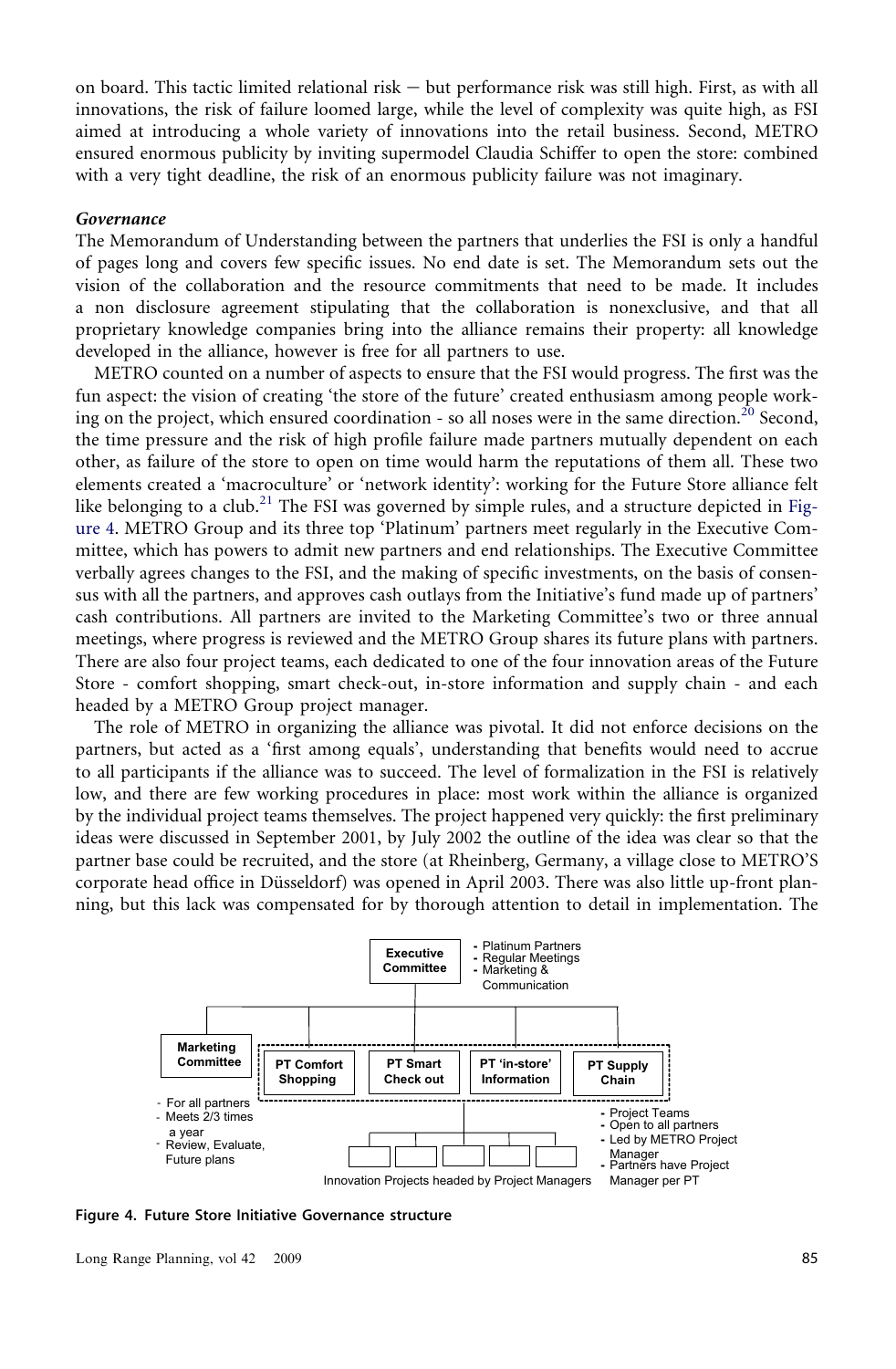#### Table 3. Governance Elements in Future Store case

| Governance elements | Example from the case                                                                                                                                           |  |  |
|---------------------|-----------------------------------------------------------------------------------------------------------------------------------------------------------------|--|--|
| Equity/contractual  | Memorandum of Understanding                                                                                                                                     |  |  |
| Length of contract  | Short. Only Memorandum of Understanding in                                                                                                                      |  |  |
|                     | place covering basics                                                                                                                                           |  |  |
| Motivation          | Intrinsic. Vision of creating a store of the future<br>created enthusiasm                                                                                       |  |  |
| Role of board       | METRO acts as first among equals                                                                                                                                |  |  |
| Formalization       | Low. Few working procedures in place. Most work<br>organized by project teams themselves.                                                                       |  |  |
| Change management   | Informal, mutual by verbal agreement. No further written agreements.<br>Consensus created in Executive Committee. Changes made<br>as implementation took place. |  |  |
| Optimisation        | Alliance is optimised. Focus was on creating the Future Store.<br>Implicitly this benefited the individual firms.                                               |  |  |

focus of the FSI is on optimising the alliance  $-$  its primary objective was creating the Store, which automatically benefits all the individual partners. The governance structure of the Future Store is summarized in Table 3.

#### The Talentgroep Montaigne case

The construction industry has undergone major changes over the past years, and the Dutch Talentgroep, a collaborative alliance between the construction company Strukton, the installation firm Imtech and the facility manager ISS, has taken a proactive approach to these changes. Specifically, the Talentgroep combines the construction, installation and servicing (i.e. catering, cleaning, and maintenance) of school buildings into single projects that are jointly carried out by the core partners, who can realize substantial synergy effects by combining their complementary skills and assets. While it is common practice in the construction industry for partners to cooperate on a temporary basis for the duration of individual projects, the Talentgroep was set up in 2001 as a long-term cooperative agreement based on commitment and mutual adjustment. Partners jointly engage in the tendering process and, once a deal is struck, create a separate alliance for each project. The first such alliance was for the construction and servicing of Montaigne College, following a successful tender to the city of The Hague. Long-term cooperation in the construction of school buildings produces important learning effects with respect to construction and building management that lead to lower overall costs, and thus higher profit levels. An example of such cost savings is the use of easy-tomaintain materials in each building project: while such materials entail high initial investments by the builder (Strukton), cheaper maintenance (by ISS) results in substantial cost savings for the alliance over time.

using easy-to-maintain materials entail high initial investments for the builder [but] cheaper maintenance results in substantial cost savings for the Talentgroep alliance over time

#### Risk assessment

The Talentgroep ranks low on both relational and performance risk. The partners know each other from previous projects, are not competitors, have complementary goals and a similar vision about the school construction market. Performance risk is relatively low because the collaborative projects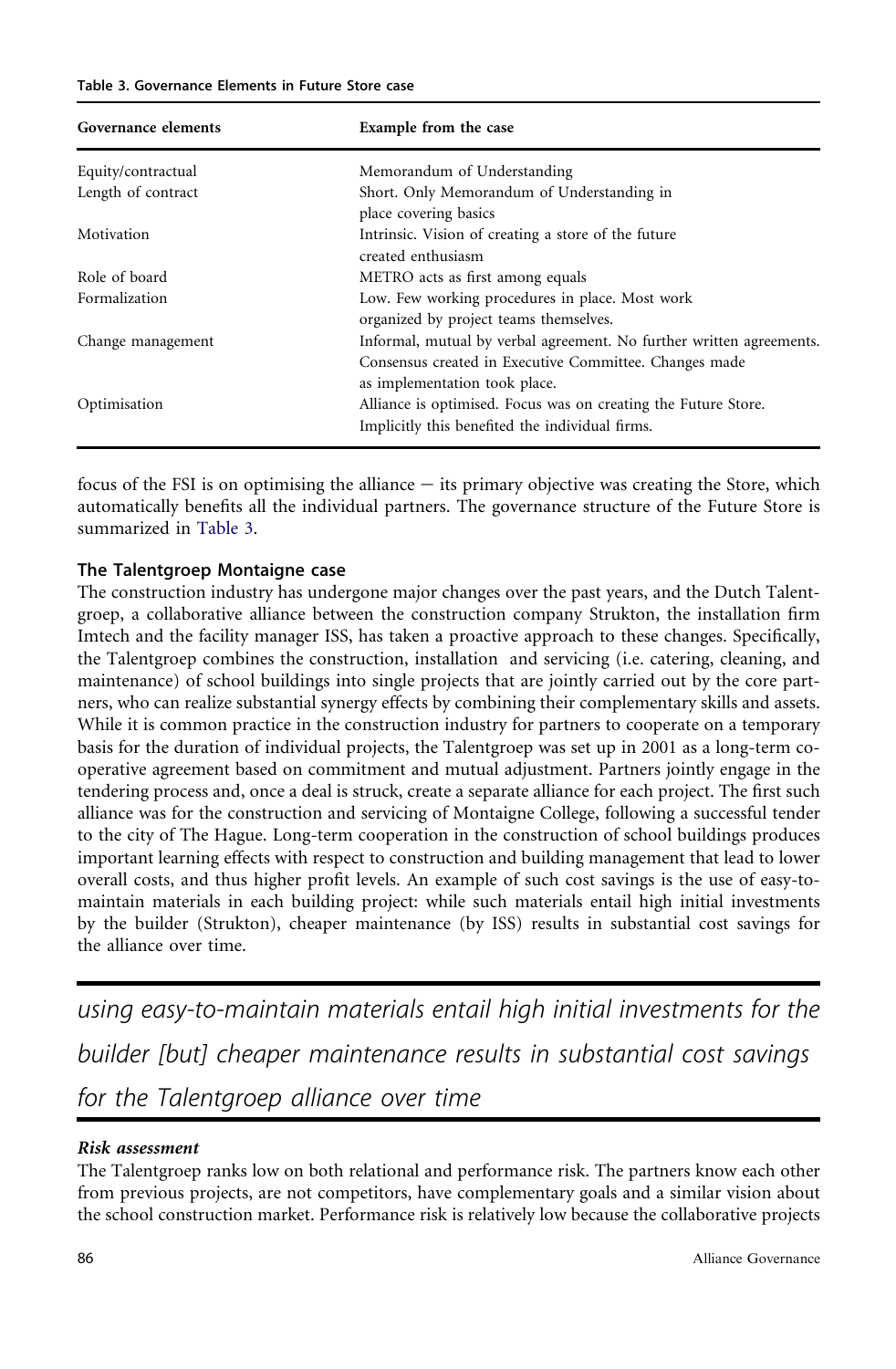<span id="page-12-0"></span>

Figure 5. Montaigne alliance Governance structure

are based on experience, the core variables that determine revenue and cost are known, and, while price swings in these variables have to be managed, they can be largely charged to the client. This sharing of costs, revenues and risks has led to an extensive contract that specifies all the known variables and the way the alliance will deal with changes in them.

#### Governance

A legal entity for the Montaigne College construction contract was set up on the basis of equity participation by all partners, and the joint venture was based on a lengthy and detailed agreement. The equity positions of partners were supplemented by further rules for profit sharing which ensured that each would obtain a reasonable profit margin. The rationale behind this procedure is that the commitment of all partners is needed to ensure the success of this joint venture, and so it is underpinned with strict rules and procedures with regards to planning, quality and budgeting which include the definition of a number of key servicing performance indicators. Besides ensuring reasonable profits for all partners, the control approach in this alliance was also necessary because of penalty clauses for late delivery in the contract with the client. Talentgroep appointed a tender manager for the Montaigne College project, and formed two working groups - a Commercial Working Group and a Technical Working Group - staffed with employees from all three partners. The tender manager and the chairmen of these groups make up the Tender Management Team responsible for preparing the tender, a phase where the partners' boards were intensively involved. Once the deal was struck and the Talentgroep contracted to construct the school building, the formation of the separate legal entity for this project (see Figure 5) allowed the partners' main boards to remain distanced from the actual operational execution of the alliance.

| Governance elements | Example from the case                                                    |  |  |  |
|---------------------|--------------------------------------------------------------------------|--|--|--|
| Equity/contractual  | Equity. Legal entity set up                                              |  |  |  |
| Length of contract  | Detailed agreements and strict control on planning, budgets, quality     |  |  |  |
| Motivation          | Complementary goals underpinned by detailed agreements                   |  |  |  |
|                     | which stipulate strict performance targets                               |  |  |  |
| Role of board       | Elaborate contracts allow boards to remain at a distance                 |  |  |  |
|                     | from the actual operational execution of the alliance.                   |  |  |  |
|                     | Board is involved before the alliance set up.                            |  |  |  |
| Formalization       | Formal decision-making is based on equity positions of partners,         |  |  |  |
|                     | but reaching unanimity and consensus is also viewed as highly important. |  |  |  |
| Change management   | Most possible changes are listed in the initial contract                 |  |  |  |
| Optimisation        | Agreement is targeted at optimisation of profits.                        |  |  |  |

Table 4. Governance Elements in Talentgroep case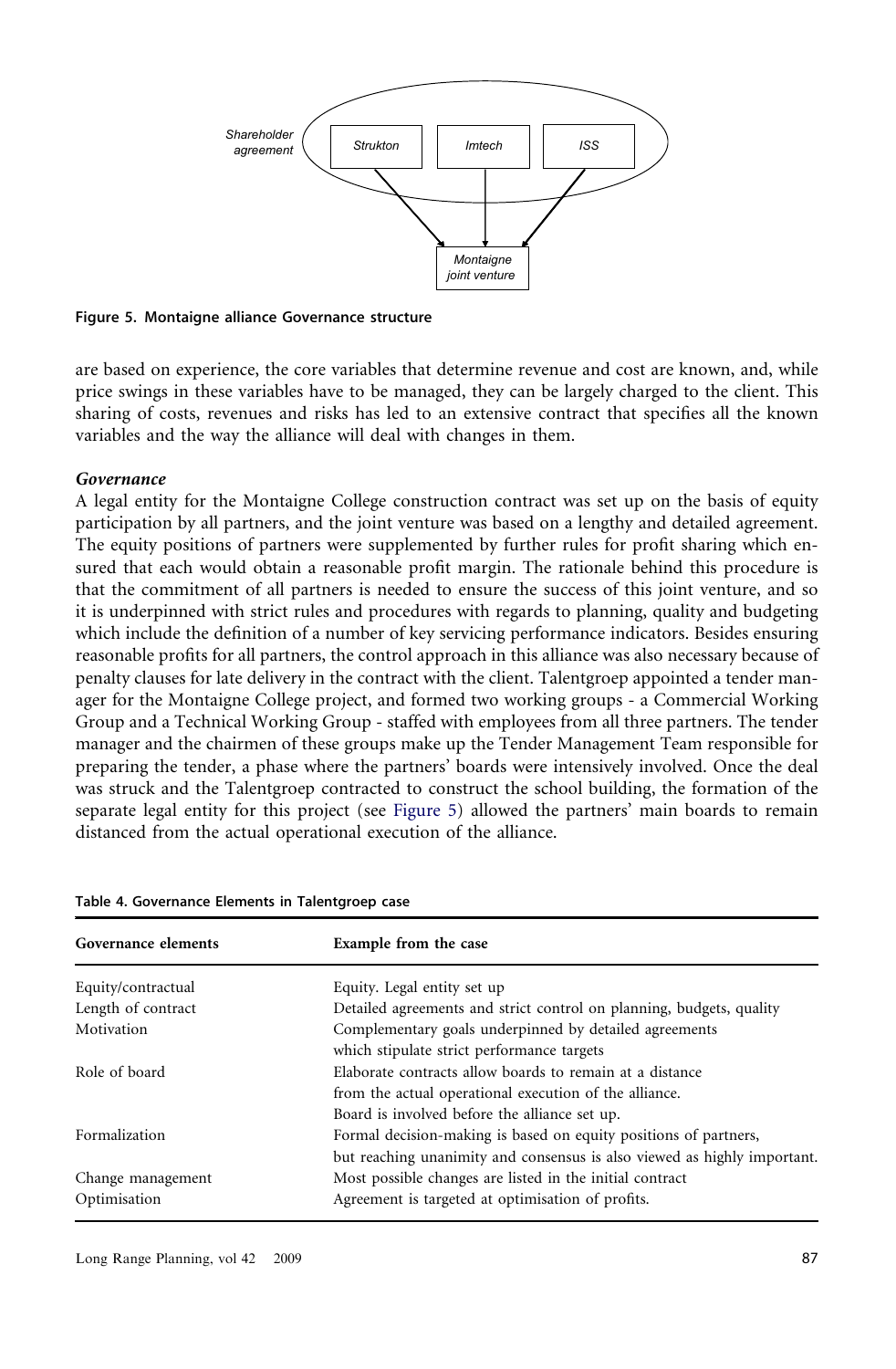<span id="page-13-0"></span>The partners' equity positions can determine their influence on decision-making, but, while formal procedures exist, decisions are typically reached in an atmosphere of unanimity and consensus. The extensive initial contract provides for most possible contingencies, and is targeted at optimising profits from the alliance. The governance structure of Talentgroep is summarized in [Table 4.](#page-12-0)

#### The Plantform case

Plantform is a cooperative of twenty-five growers of potted plants aimed at developing Enterprise Resource Planning (ERP) systems dedicated to horticulture. The growers feel an increased need to get a better grip on their production processes, as most do not know the cost price of their plants, and their production planning tends to be only intuitive. Some have reached the limits of increasing production by traditional means, and now need to delve much deeper into data to see how they can further improve their yields. Most ERP systems are too complex for SME's, and many existing systems do not take into account a number of issues specific to horticulture, such as the fact that plants change over time. But a number of growers felt it was clear they needed better software support to run their businesses. At the same time, this concept was not seen as a non-competitive issue: the growers did not perceive ownership of an ERP system as giving them a competitive advantage over other growers, and so the joint development of a system was a feasible option. Four members of the cooperative were selected whose business processes were described in flow charts defined to such a level of detail that a specific ERP system could be built from them. With a blueprint in place, the association selected two software companies to build ERP systems for two of the association's members, to spread the risk and ensure competition between suppliers. Members of the cooperative receive a discount when they buy ERP software from either of the software suppliers, who pay a licence fee to the cooperative. These fees are designed to allow the association to recoup its initial investments, beyond which it does not aim to be profitable - hence there is explicit agreement on how value is distributed. To prevent 'free-riding' by growers not making the initial investments, but trying to join Plantform later to buy software cheaply, the cooperative stopped admitting new members in early 2006.

the Plantform growers know each other, come from a small region where collaboration has traditionally been strong, and are often members of other cooperative ventures



Figure 6. Plantform Governance structure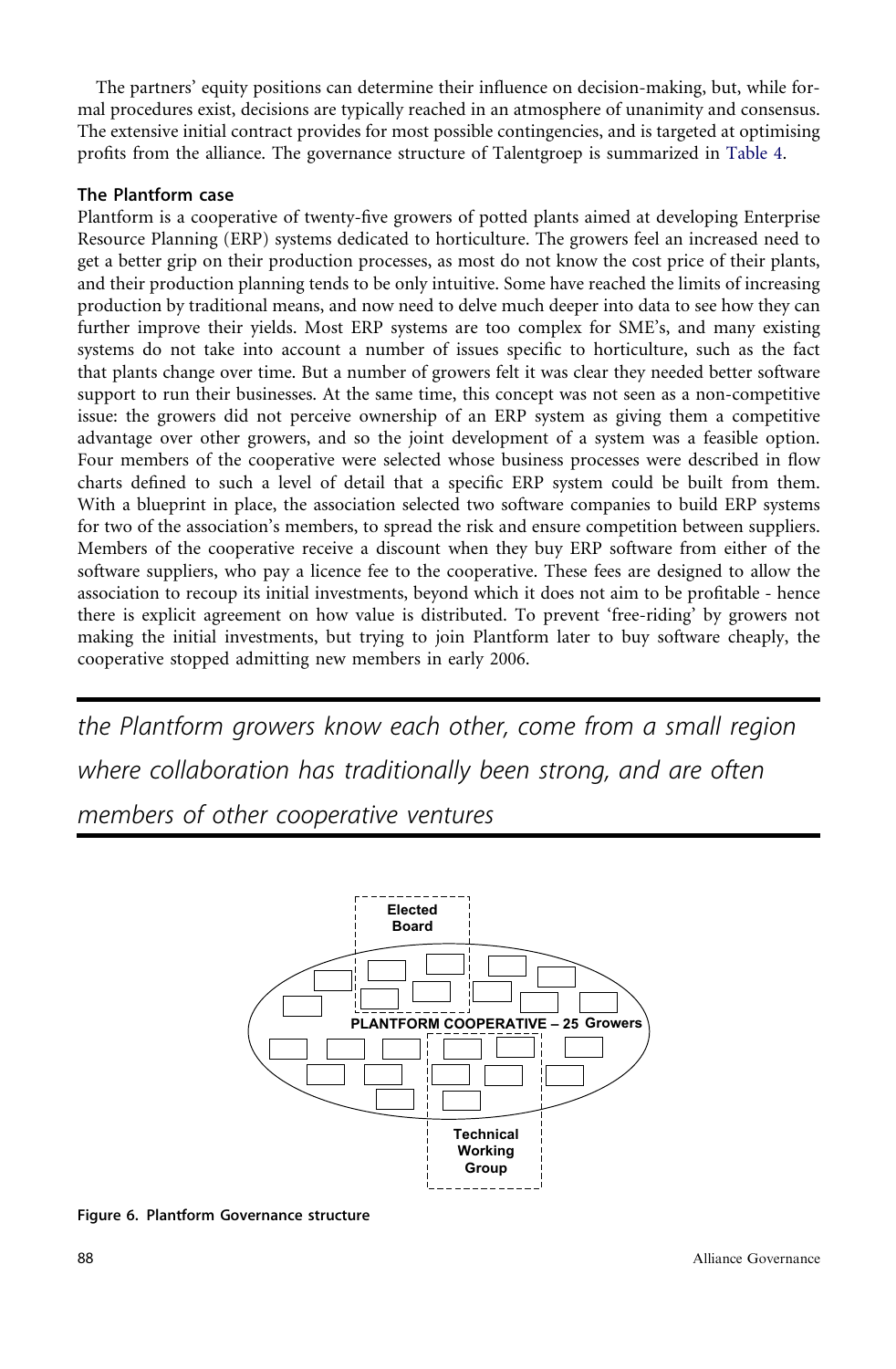#### Table 5. Governance Elements in Plantform case

| Governance elements | Example from the case                                |  |  |
|---------------------|------------------------------------------------------|--|--|
| Equity/contractual  | Contractual                                          |  |  |
| Length of contract  | Membership in cooperative has simple rules           |  |  |
| Motivation          | Intrinsic; need to solve own IT problem              |  |  |
| Role of board       | Core partners are heavily involved; majority         |  |  |
|                     | of partners are at arm's length                      |  |  |
| Formalization       | Low. Basic agreement with simple cost and            |  |  |
|                     | revenue sharing rules                                |  |  |
| Change management   | Largely informal, requiring consensus                |  |  |
| Optimisation        | Alliance. Optimal alliance performance automatically |  |  |
|                     | leads to optimal performance for the partners        |  |  |

#### Risk assessment

The relational risk was limited in this case because most of the growers know each other. They are all located in a small region where collaboration has traditionally been strong, and many run into each other as members of other cooperative ventures. The most important performance risk was that no working software would be developed, but this was limited by hiring IT specialists and building on existing software. The objective of the cooperative is narrowly defined: to create software that each grower could use individually. Thus the main risk was that the partners would lose their original investment (a membership fee to the cooperative), but this is set low enough not to cause them significant financial exposure.

#### Governance

The Plantform alliance is underpinned by a simple contract agreement setting up the cooperative. Membership involves agreeing the contract and paying the membership fee, which created the fund to hire IT specialists to develop the ERP blueprint. The motivation to set up the alliance was intrinsic: the growers believe they will be able to improve performance with dedicated software. There is an elected cooperative board and a technical working group of some core members who do most of the work (see [Figure 6](#page-13-0)). Not all the association's members are actively involved, but the numbers involved helps create a sizeable scale for the group, allowing it raise sufficient funds to pay for the research. The less active members follow developments from a distance, leaving much of the management responsibility to the board which sends out newsletters to update growers on the association's progress.

The level of formalization in Plantform is low. The basic agreement underlying the alliance is simple, with few cost and revenue sharing rules. Major changes in the collaboration need to be agreed by a general meeting of members, which might involve voting, although the preferred mechanism for decision-making is to achieve consensus. Exit barriers are low and consensus is a more effective decision-making mechanism for keeping everyone on board. Looking at optimisation, it is in the growers' interest to optimise the alliance so that it can succeed in providing them with the new software they want: after that, it is up to them to turn the software into a profitable tool for their business. The governance structure of Plantform is summarized in Table 5.

#### **Discussion**

[Table 6](#page-15-0) summarizes the results from the cases. Although no alliance fits perfectly with the archetypes of trust and control, the results largely fit with the framework proposed in [Figure 1](#page-3-0). In the Senseo case trust and control are used complementarily to manage the high levels of performance and relational risk. The Future Store has trust-based governance, fitting with its low relational but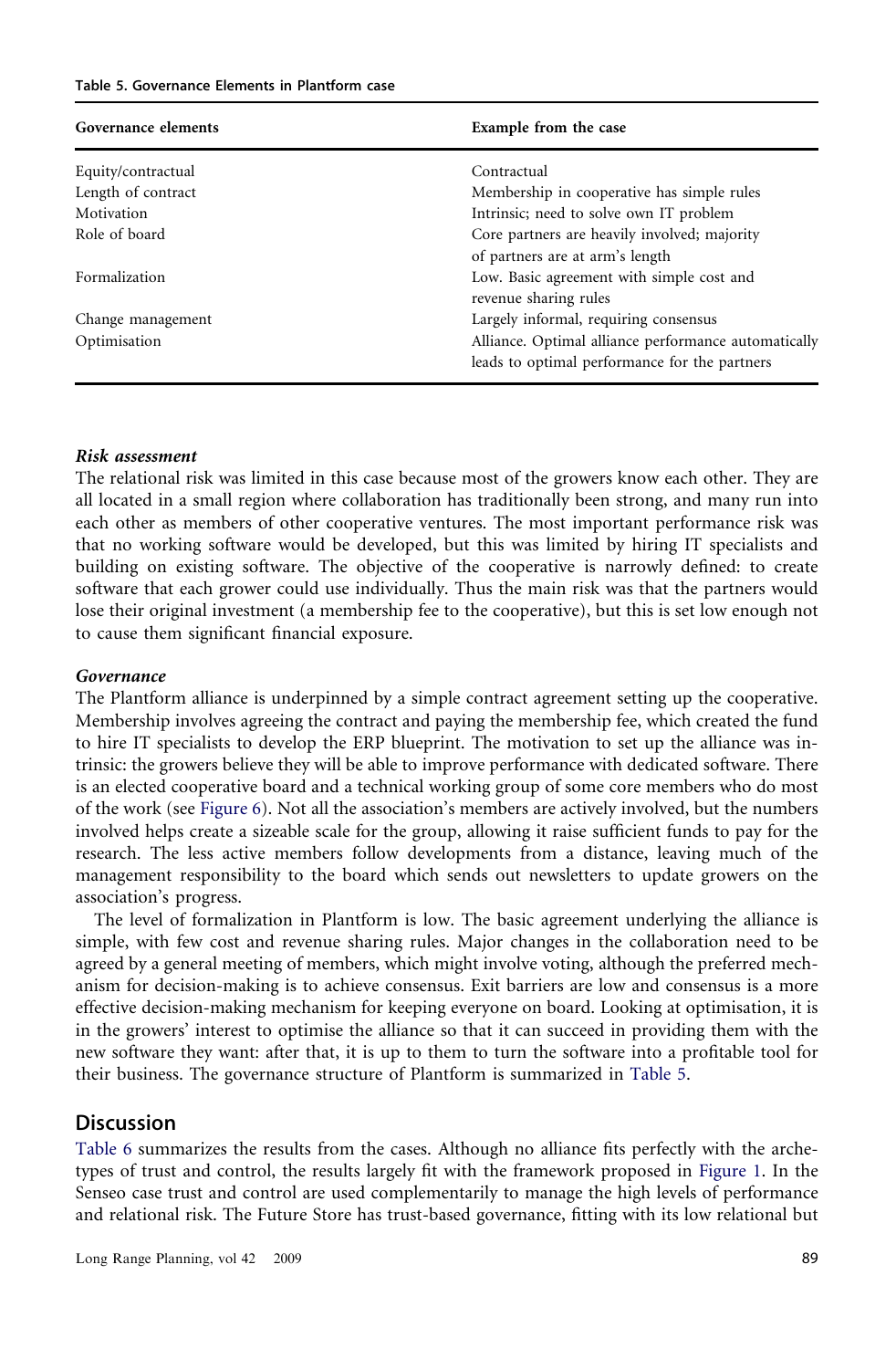| <b>Risk</b>                                     | Case 1<br>Keerpunt     | Case 2<br>Senseo    | Case 3<br><b>Future Store</b> | Case 4<br><b>Talent Group</b>                             | Case 5<br>Plantform                                         |
|-------------------------------------------------|------------------------|---------------------|-------------------------------|-----------------------------------------------------------|-------------------------------------------------------------|
| Relational risk                                 | High                   | High                | Low                           | Low                                                       | Low                                                         |
| Performance risk<br>Governance elements         | Low                    | High                | High                          | Low                                                       | Low                                                         |
| Equity/contractual                              | Equity                 | Contractual         | Contractual                   | Equity                                                    | Contractual                                                 |
| Length of contract                              | Long                   | Long                | Short                         | Long                                                      | Short                                                       |
| Motivation                                      | Extrinsic              | Mainly<br>intrinsic | Intrinsic                     | Mixed                                                     | Intrinsic                                                   |
| Role of board                                   | Formal                 | Arm's length        | First among<br>equals         | High involvement<br>in early phase;<br>arm's length later | Mostly arm's<br>length; more<br>formal for core<br>partners |
| Formalization                                   | High                   | Medium to<br>high   | Low                           | High                                                      | Low                                                         |
| Change management                               | Contractual<br>changes | Verbal agreement    | Verbal<br>agreement           | Formal decision-<br>making                                | Largely informal                                            |
| Optimisation<br>Overall governance<br>structure | Partners               | Alliance            | Alliance                      | Alliance                                                  | Alliance                                                    |
|                                                 | Control                | Comple-<br>mentary  | Trust                         | Largely control                                           | Largely trust                                               |

<span id="page-15-0"></span>Table 6. Contingent views of Alliance Governance

high business risk, while Keerpunt's governance is control based, which fits with its high relational and low performance risk profile. Where both elements of risk are low, we find that governance in one case (Montaigne) is largely control oriented, while in the other (Plantform) it is mainly trust oriented.

The cases confirm some elements of existing thinking. First, it makes sense to relate governance forms to risk. Second, in situations of low/high and high/low risk our cases deliver the same results as previous research. However, our findings partly diverge from existing literature in the low/low risk quadrant. Even though control is possible here (as existing thinking predicts) trust may also be a feasible option. But neither of our 'low-risk' cases exhibits the use of 'pure' trust or control models. It may be that companies in this quadrant apply control and trust in 'light' modes to fine tune their governance to the specific requirements of their operating contexts. However, whether control and trust are really substitutes is not conclusively shown: that would require an experiment in which Plantform were managed via control and Montaigne via trust. Neither case shows any *a priori* reason why the other approach should not have been chosen, but, equally, neither group seem to have ever seriously considered doing so.

Where our findings do diverge from the existing literature is in the high/high risk quadrant: here the Senseo alliance employs both control and trust as complements. If this finding holds in other similar cases - or in large-scale research - current thinking on alliance governance in such situations may need to be adapted.

A limit of this study lies in contingencies suggested by the literature, which especially mentions culture and the management style of the organization,  $^{22}$  and suggests that low trust cultures will perceive partner risks as being higher, and high trust cultures will generally estimate partner risks to be lower.<sup>[23](#page-20-0)</sup> To avoid such cultural issues, all cases were Dutch, except METRO, which was German. The prediction for a German case might be that alliances would emphasize control because of the higher power distance in German culture.<sup>24</sup> In fact, we found a trust based alliance: if culture plays a role, in this case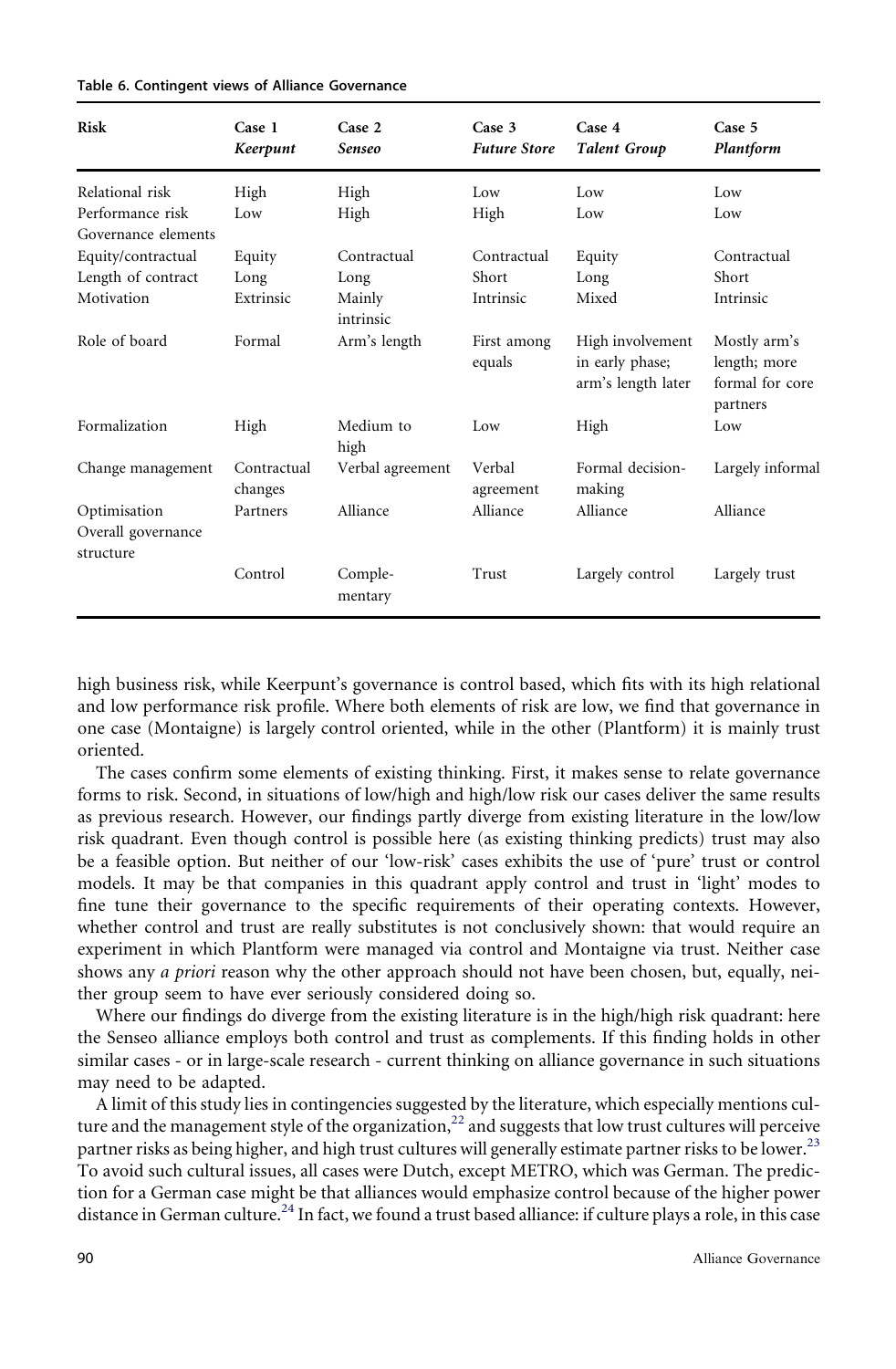it was certainly overridden by other elements. As to management style, control oriented managers may opt for more elaborate controls even when trust is indicated, but the framework developed here predicts that such behaviour will be less effective when performance risk is high and relational risk is low.

#### Implications

#### Theoretical implications

In terms of the debate as to whether control and trust are complements or substitutes, the first implication is that this is contingent on the type of risk. In addition there are circumstances where control and trust are neither complements nor substitutes, but are applied in their pure forms. The debate should therefore refocus on the contingencies and broaden to include the 'pure' governance forms. The contingency of the complement/substitute debate raises further issues as to how companies can complement control and trust. What tactics do companies have to combine these two? The notion of control and trust as substitutes also raises a number of issues. Can partners just choose either type of governance by flipping a coin? Or do companies in this quadrant use other factors in deciding governance forms for their alliances?

Second, the operationalisations of trust and control that are typically used lead to some difficulties. Most authors have used a relatively crude operationalisation of alliance governance by measuring it in terms of contractual forms only, with the result that important information is lost. An operationalisation that is closer to practice gives more information about alliance governance. For example, the question of how companies trade off control and trust in certain circumstances cannot be answered just by looking at the legal structure of an alliance: it is either an equity alliance or not. Such over-simplicity masks important differences in terms of board involvement, goals, levels of formalization, etc. In particular, contractual structures, which might seem to lay the grounding for trust-based relationships, may still involve high levels of control. Further research may incorporate a more detailed operationalisation of alliance governance, which would be helpful in developing an organization design approach to alliances. Despite the vast quantity of alliance literature, the study of the organizational design approach to alliances is still in its infancy.

# contractual structures, which might seem to lay the grounding for trust-based relationships, may still involve high levels of control

Third, our framework and the Senseo case make one prediction about the nature of governance in high risk situations that is completely opposite to current understanding. Current theorizing states that high risk situations will not produce intense or long-term alliance between equals, but rather unilateral alliances such as client-supplier relationships. As noted earlier, our findings suggest that this verdict may be inadequate, since our case in this quadrant shows that in these situations intense bilateral alliances are a viable organizational form, provided trust and control are used as complements. In fact, we would go further, to suggest that the combination of high performance and high relational risks may perhaps *only* be dealt with effectively by using all available governance mechanisms. Further research will need to clarify the extent to which our Senseo case is representative of other alliances.

#### Managerial implications

What guidelines can we give to assist the manager responsible for designing an alliance governance system? Our cases show that managers have to make many choices when setting up an alliance. The legal form (contract or equity) is only one of them, and not the most decisive. Contracts and equity stakes are only one part of a broader alliance governance structure, which also includes intangible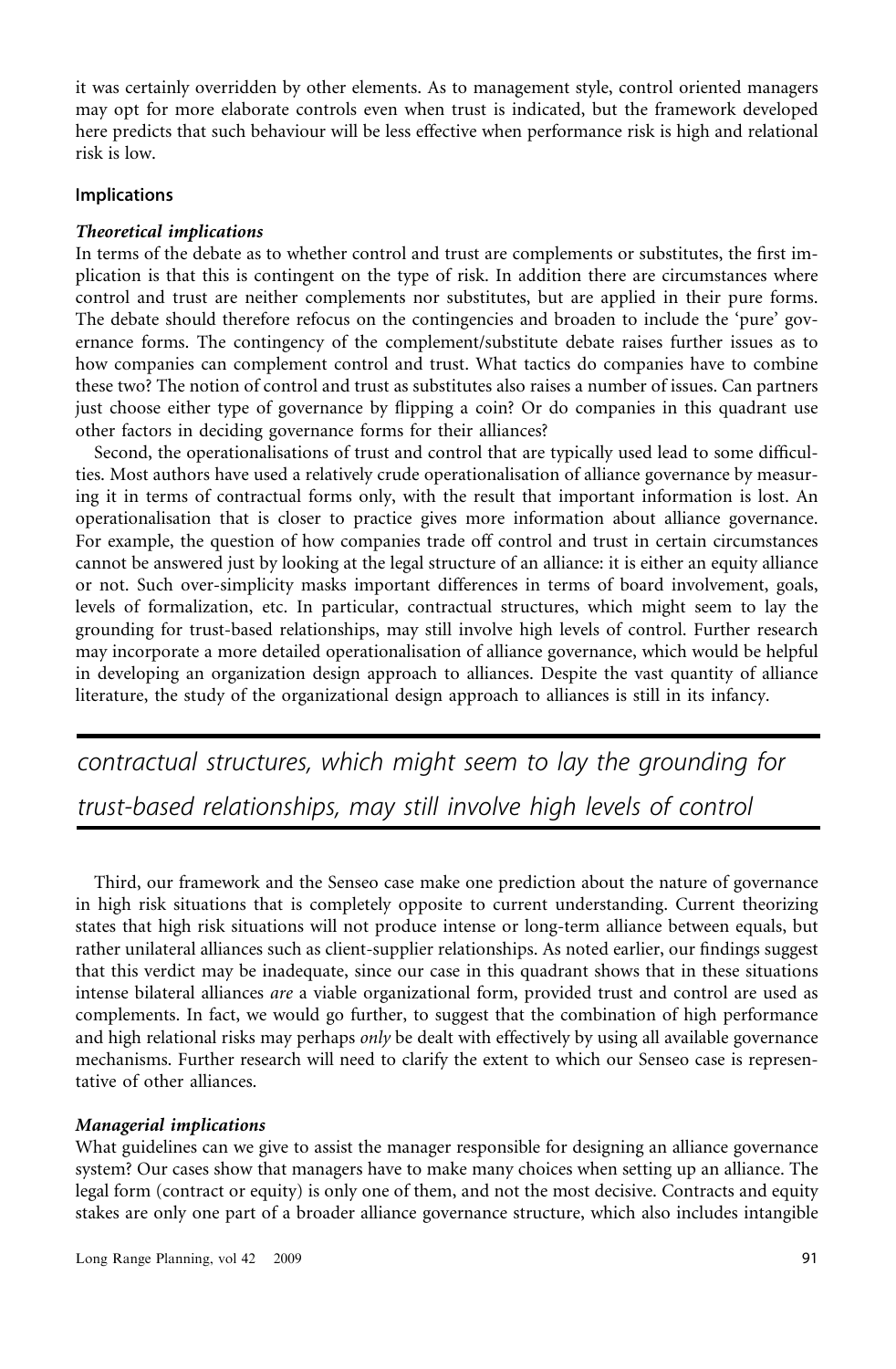trust-based elements, although management attention is often most focused on formal aspects. At first sight, companies may also seem to face a trade-off between extensive contracts which may lead to decreased flexibility, and short legal agreements which may increase the possibility of opportunistic behaviour. However, good use of relational factors can enable a company to have the best of both worlds. The Senseo case shows that extensive contracts combined with attention to relational issues can keep an alliance flexible. The METRO case shows that, even without an extensive legal agreement, substantial alliance projects can be successfully realized when companies consciously build on trust and reputation. Hence it pays to think beyond contracts and equity stakes.

[using] standardized alliance programmes [is] sub-optimal: each alliance faces a unique set of risks, so each requires a custom made governance structure

Next, over 70% of companies have set up standardized alliance programmes which they then use to determine the governance structure for the partnerships they undertake.<sup>[25](#page-20-0)</sup> While that it is suboptimal: in fact, as each widespread practice may appear to be cost efficient, our analysis suggests that it is, in fact: sub-optimal: each alliance faces a unique set of risks, so each requires a custom made governance structure. Companies need to determine the level of relational and business risk first, and then build in the elements of governance as defined in this article, based on the amount of trust and control required.

Finally, what skills might an effective alliance manager need? The control and trust mode may require completely different personalities, and whether the same person will be equally well equipped to lead different types of alliances is doubtful. So matching the right person with the right alliance may well be critical for alliance success. Alliance management may be demanding for top management too, and they are often vitally involved. As alliances continue to grow in importance, the ability to switch between control and trust modes may be one of the core skills for the CEO of the future.

matching the right person to the right alliance may well be critical for

success.

# Acknowledgement

The authors are grateful to the Journal's Editor in Chief and his anonymous reviewers for their useful and encouraging comments on earlier versions. They would also like to thank Stichting Management Studies for their support for this study.

# Appendix

#### Method

A multiple holistic case study design is used in the expectation of finding different governance structures in different circumstances. Theoretical sampling was used to replicate the emerging framework.<sup>[26](#page-20-0)</sup> Cases were selected on the basis of expected differences in relational and performance risk in each alliance. This particular case study design and selection of cases enables replication of the theoretical predictions: different results (governance structures) are expected for predictable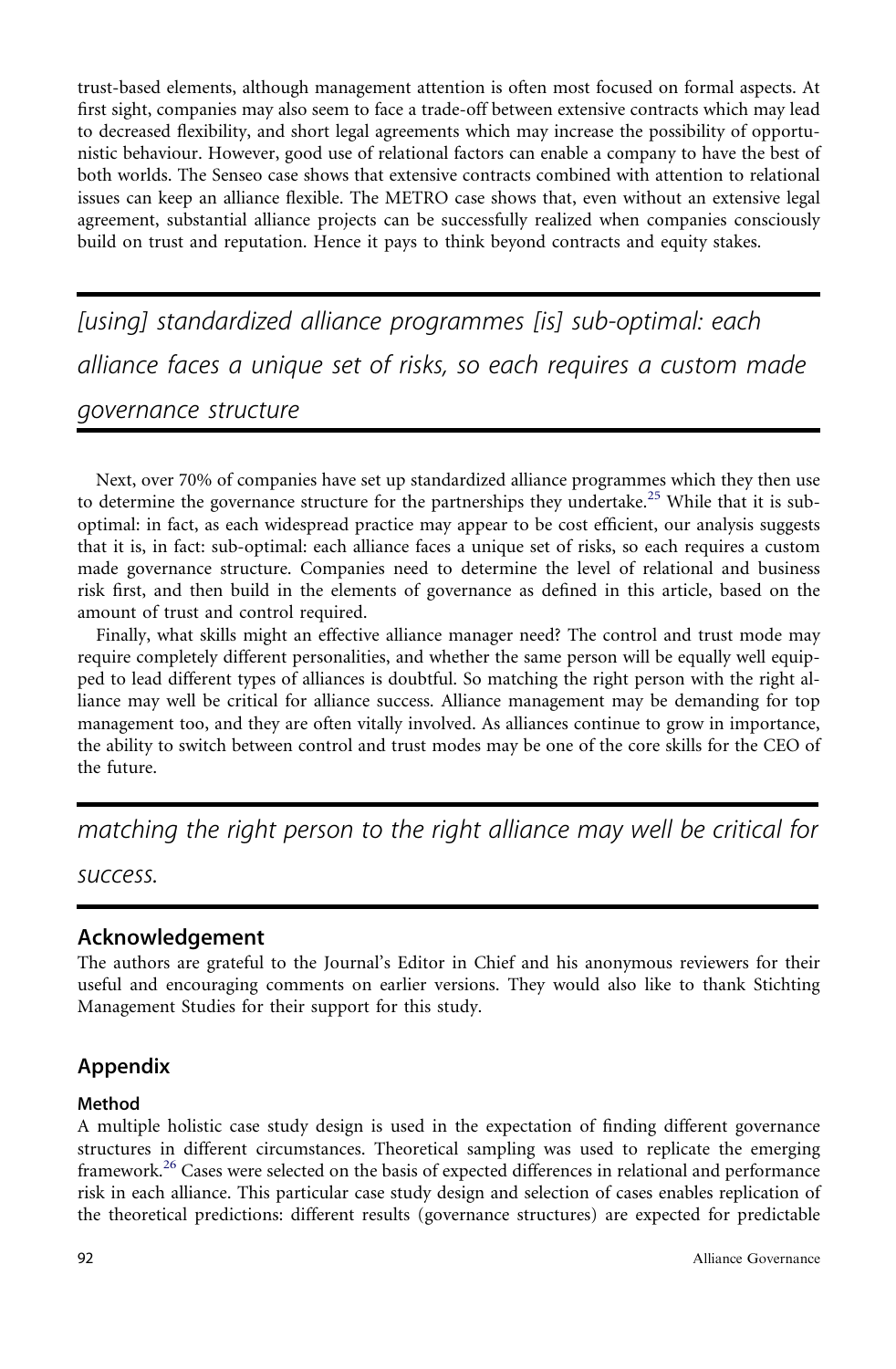reasons (different relational and performance risks). Theoretical sampling aims to verify the theoretical framework and generalize theoretically, as opposed to statistically from the sample to a gen-eral population.<sup>[27](#page-20-0)</sup> Five cases were selected: one for each quadrant of the framework, and two for the low/low quadrant, to show how both trust and control based alliances occur there.

A choice was made to study successful cases only, to ensure consistency in cases and make it possible to show how the governance structure fitted the needs of the different levels of risk. The focus of the cases was on the initial set up of the alliance, even though governance structures may change over time.<sup>[28](#page-20-0)</sup> Key subsequent changes in the relationships have been briefly summarized.

Information was gathered from various sources. First, 33 semi-structured interviews were conducted with alliance partners - which involved a subset of all partners for the Plantform and Future Store Initiative cases - between mid-2006 and mid-2007. Those interviewed were those managers accountable for the alliance in their company, and the levels above and below them. In the Plantform, Future Store and Senseo cases we were also able to interview independent third parties who had acted as consultants to the alliance. Second, internal documents - company presentations, press releases and internal reports etc. - were gathered to support the analysis. Third, external documentation was also gathered, including published interviews with alliance members and press articles. This procedure helped us to check for respondent bias in three ways: the view from one partner was compared with that of another partner; the views of insiders were contrasted with those of outsiders; and oral testimony was contrasted with written sources. A detailed case description was assembled based on the sources and sent to the respondents for comments, with their feedback leading to minor factual changes in four instances. The cases in this article are based on these detailed case descriptions.

Figure 7 depicts our operationalisations and way of working. A semi-standardized questionnaire was used as a guideline for each interview. Trust and control were identified based on the governance elements as set out in the main body of our text. Relational risk was measured by studying whether previous collaborations had taken place between partners, whether their industry background was similar and whether the partners were competitors or not (elements identified previously by Bierly and Gallagher). Business risk was checked by asking respondents for their perception of the speed of change in their market, the level of competition the alliance faced, and how the alliance project compared to other projects in terms of risk and the possible damage it might do to the partners should it fail. Alliance success was checked by asking whether it had met its original goals (and checking that with these matched the goals as described in company documents) and whether managers were satisfied overall with the alliance. The types of risk and governance were classified as in [Table 6](#page-15-0) and then compared to our framework.



Figure 7. Operationalizations and Concepts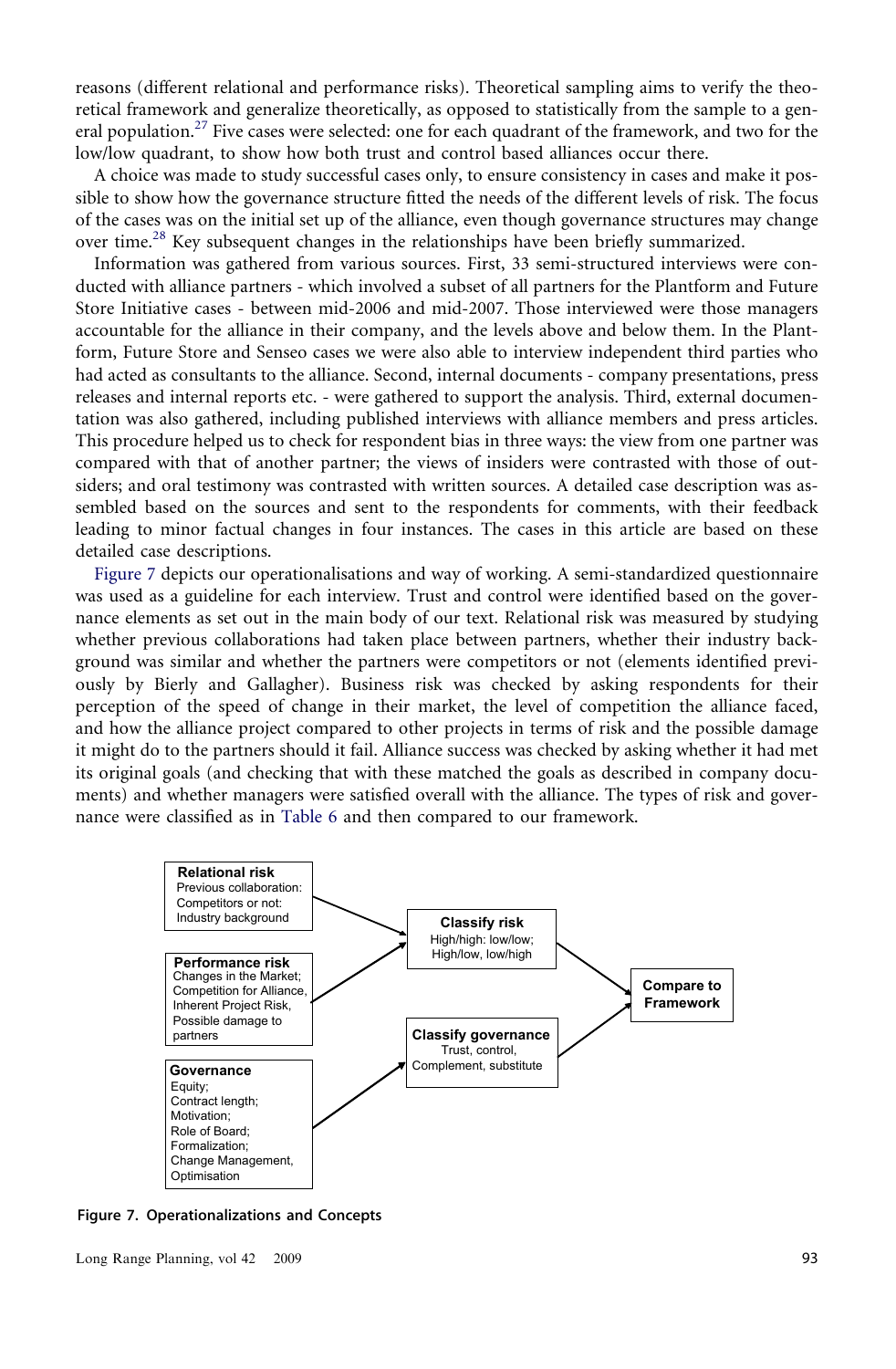# <span id="page-19-0"></span>References

- 1. E. Todeva and D. Knoke, Strategic alliances and models of collaboration, Management Decision 43(1),  $123 - 148$  (2005).
- 2. J. Bamford, B. Gomes-Casseres and M. S. Robinson, Mastering alliance strategy, Jossey-Bass, San Francisco (2003); R. Gulati, Does familiarity breed trust? The implications of repeated ties for contractual choice in alliances, Academy of Management Journal  $38(1)$ ,  $85-112$  (1995); H. Hakansson and J. Johansson, The network as a governance structure, in G. Grabher (ed.), The Embedded Firm, Routledge, London, 35-51 (1993); A. Madhok, Opportunism and trust in joint venture relationships: an exploratory study and a model, Scandinavian Journal of Management 57-74 (11 March 1995); U. Staber, Inter-firm cooperation and competition in industrial districts, Organization Studies 19(4), 701-724 (1998); A. Zaheer, B. McEvily and V. Perrone, Does trust matter? Exploring the effects of inter-organizational and interpersonal trust on performance, Organization Science  $9(2)$ , 141-159 (1998).
- 3. For partner selection, see P. E. Bierly and S. Gallagher, Explaining alliance partner selection: fit, trust and strategic expediency, Long Range Planning 40, 134-153 (2007); For alliance management, see W. Hoffmann, How to manage a portfolio of alliances, Long Range Planning  $38(2)$ , 121–143 (2005); For alliance changes, see M. U. Douma, J. Bilderbeek, P. J. Idenburg and J. K. Looise, Strategic alliances: managing the dynamics of fit, Long Range Planning  $33(4)$ , 579-598 (2000).
- 4. S. Ghoshal and P. Moran, Bad for practice: a critique of transaction theory, Academy of Management Review 21(1), 13-47 (1996); O. E. Williamson, Economic organization: the case for candor, Academy of Management Review 21(1), 48-57 (1996); P. Moran and S. Ghoshal, Theories of economic organization: the case for realism and balance, Academy of Management Review  $21(1)$ , 58-72 (1996).
- 5. T. K. Das and B. S. Teng, Between trust and control: developing confidence in partner cooperation in alliances, Academy of Management Review  $23(3)$ , 491-512 (1998); T. K. Das and B. S. Teng, Managing risks in strategic alliances, Academy of Management Executive  $13(4)$ ,  $1-13$  (1999); T. K. Das and B. S. Teng, A risk perception model of alliance structuring, Journal of International Management 71,  $1-29$ (2001); T. K. Das and B. S. Teng, Trust, control, and risk in strategic alliances: an integrated framework, Organization Studies  $22$ ,  $251-283$  (2001).
- 6. O. E. Williamson, Markets and Hierarchies: Analysis and Antitrust Implications, The Free Press, New York (1975); O. E. Williamson, The Economic Institutions of Capitalism, The Free Press, New York (1985); O. E. Williamson (1996) op. cit. at Ref. 4.
- 7. S. Ghoshal and P. Moran (1996) op. cit. at Ref. 4. H. Hakansson and J. Johansson, (1993) op. cit. at Ref. 2; G. Herrigel, Power and the redefinition of industrial districts: the case of Baden-Wuerttemberg, in G. Grabher (ed.), The Embedded Firm, Routledge, London, 227-252 (1993); J. Johansson and L. Mattsson, Inter-organizational relations in industrial systems: a network approach compared with the transaction cost approach, International Studies of Management and Organisation  $17(1)$ ,  $34-48$  (1987); M. Lazerson, Factory or putting out? Knitting networks in Modena, in G. Grabher (ed.), The Embedded Firm, Routledge, London, 203-226 (1993); U. Staber (1998) op. cit. at Ref. 2.
- 8. S. Ghoshal and H. Bruch, Going beyond motivation to the power of volition, MIT Sloan Management Review 44(3),  $51-57$  (2003).
- 9. J. Johansson and L. Mattsson, (1987) op. cit. at Ref. 7; A. Madhok, (1995) op. cit. at Ref. 2; B. Nooteboom, H. Berger and N. Noorderhaven, Effects of trust and governance on relational risk, Academy of Management Journal  $40(2)$ , 308-338 (1997).
- 10. Y. Lee and S. T. Cavusgil, Enhancing alliance performance: the effects of contractual-based versus relational-based governance, Journal of Business Research 59, 896-905 (2006).
- 11. Y. Lee and S. T. Cavusgil (2006), op. cit. at Ref. 10; Y. Luo, Contract, cooperation, and performance in international joint ventures, Strategic Management Journal 23, 903-919 (2002); L. Poppo and T. Zenger, Do formal contracts and relational governance function as substitutes or complements?, Strategic Management Journal 23, 707-725 (2002)
- 12. J. H. Dyer and H. Singh, The relational view: cooperative strategy and source of interorganizational competitive advantage, Academy of Management Review  $23(4)$ , 660–679 (1998); R. Gulati, Does familiarity breed trust? The implications of repeated ties for contractual choice in alliances, Academy of Management Review 38 $(1)$ , 85-112 (1995).
- 13. G. E. Fryxell, R. S. Dooley and M. Vryza, After the ink dries: The interaction of trust and control in US-based international joint ventures, Journal of Management Studies 39, 6 (2002).
- 14. K. Ziegelbauer and R. Farquhar, Strategic alliance management: lessons learned from the Bayer-Millennium collaboration, Drug Discovery Today 9(20), 864-868 (2004).